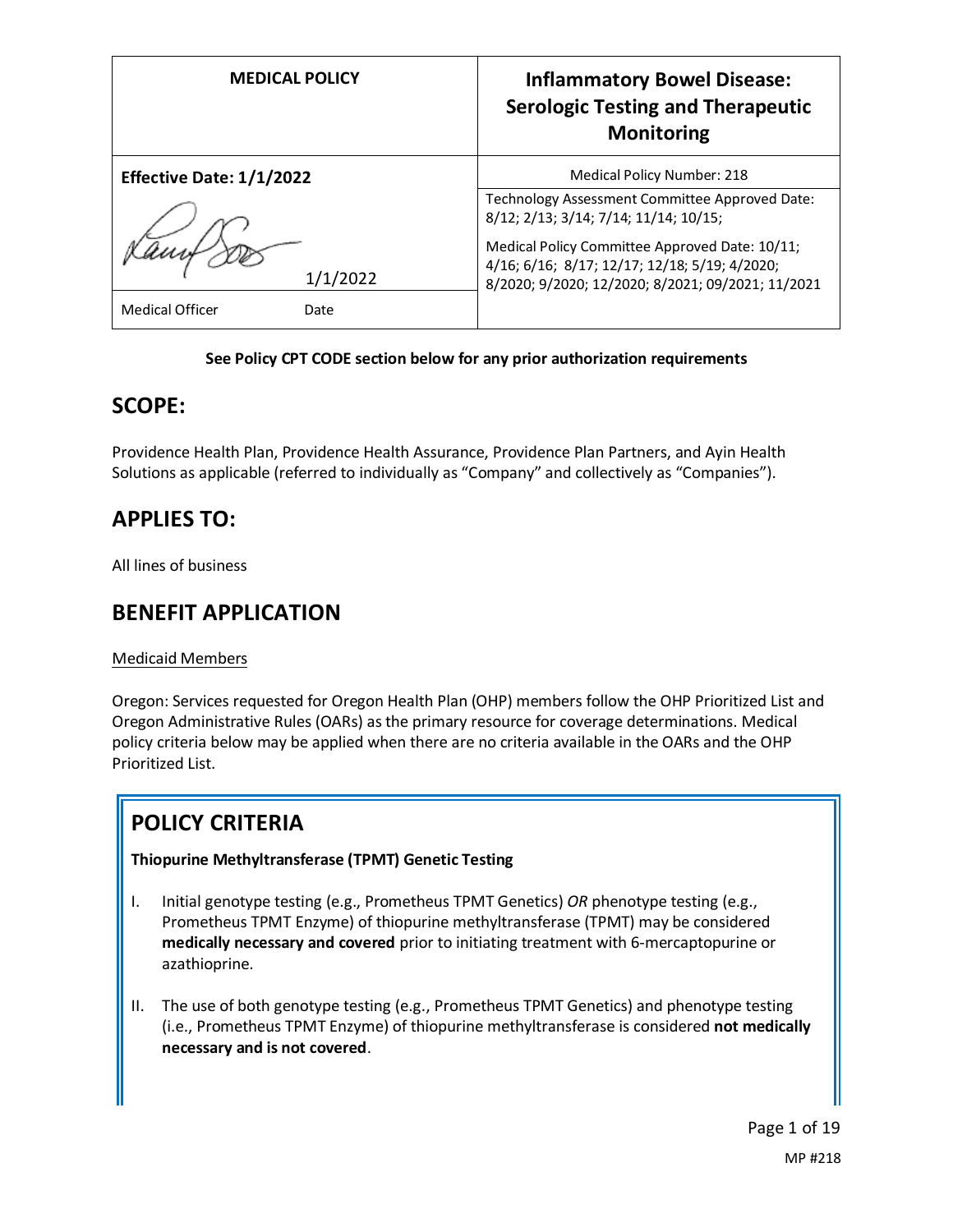### **Thiopurine Therapeutic Drug Monitoring**

- III. The measurement of 6-thioguanine nucleotide (6-TGN) and 6-methylmercaptopurine nucleotide (6-MMPN) (e.g., Prometheus Thiopurine Metabolites) is considered **medically necessary and covered** when **at least one** of the following (A. **or** B.) criteria are met:
	- A. In patients who previously developed leukopenia or elevated liver biochemical tests while taking 6-mercaptopurine or azathioprine; **or**
	- B. To monitor compliance and/or dosage in patients not responding to 6-mercatopurine or azathioprine.

### **Fecal Calprotectin Testing**

IV. Fecal calprotectin testing may be considered **medically necessary and covered** for the differential diagnosis and/or management of inflammatory bowel disease.

#### **Serological Markers for Diagnosing/Managing Inflammatory Bowel Disease**

- V. Testing for serological markers for the diagnosis and/or management of inflammatory bowel disease, including Crohn's disease or ulcerative colitis, is considered **investigational and is not covered**. Tests/panels include, but are not limited to, the following (A.-H.):
	- A. Anti-Saccharomyces cerevisiae antibodies (ASCA)
	- B. Anti-glycan-associated Saccharomyces cerevisiae antibodies (gASCA)
	- C. Anti-neutrophilic cytoplasmic antibody (ANCA)
	- D. Perinuclear antineutrophil cytoplasmic autoantibodies (pANCA)
	- E. Anti-outer membrane porin protein C of Escherichia coli antibodies (anti-OmpC)
	- F. Anti-chitobioside carbohydrate antibodies (ACCA)
	- G. Anti-laminaribioside carbohydrate antibodies (ALCA)
	- H. Anti-mannobioside carbohydrate antibodies (AMCA)

#### **NOD/CARD15 Genetic Testing**

VI. NOD2/CARD15 genetic testing (e.g. 81401) for the diagnosis and management of inflammatory bowel disease is considered **investigational and is not covered**.

#### **NUDT15 Genetic Testing**

VII. NUDT15 genetic testing (e.g. 0034U) for the diagnosis and management of inflammatory bowel disease is considered **investigational and is not covered.**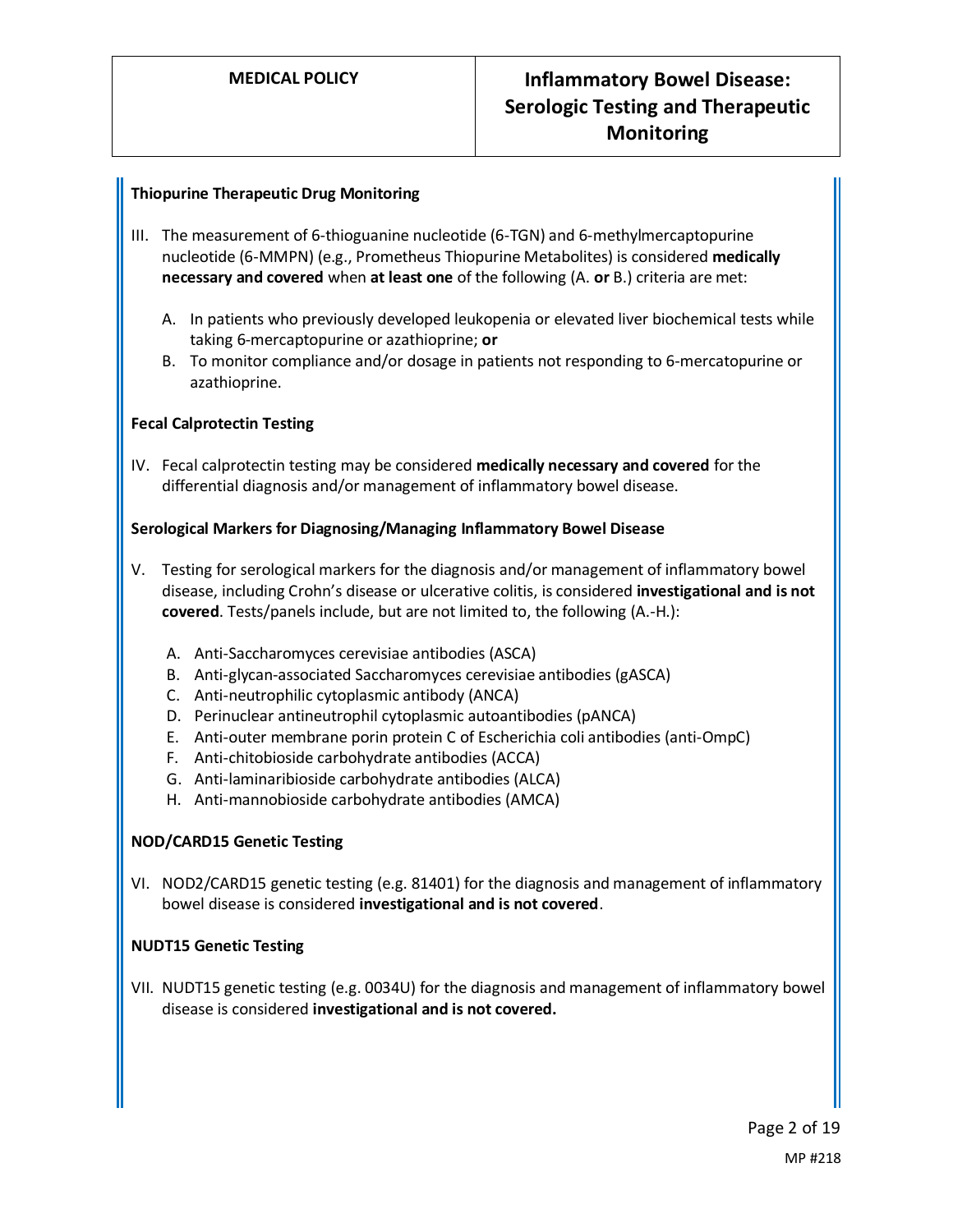### **Quantitative Polymerase Chain Reaction (PCR) Testing**

VIII. Quantitative PCR testing (e.g. 0203U) for the diagnosis and management of inflammatory bowel disease is considered **investigational and is not covered.**

#### **Panel Testing**

- IX. Combination panel testing of serologic, genetic, and inflammatory markers for the diagnosis and/or management of inflammatory bowel disease is considered **not medically necessary and is not covered**. Tests/panels include, but are not limited to, the following:
	- A. Prometheus IBD sgi Diagnostic
	- B. Prometheus Crohn's Prognostic
	- C. IBS-Smart

Note: If a panel includes any serologic, genetic, or inflammatory marker which is not covered, the entire panel is considered not covered.

Link t[o Policy Summary](#page-13-0)

### **BILLING GUIDELINES**

Only one genotypic (CPT code: 81401) or phenotypic (CPT codes: 82542 and 82657) assay of TPMT is considered medically necessary, per individual, per lifetime.

When CPT codes 83520, 82397, 86140, 88346, 88350, 81479 (i.e., Prometheus IBD sgi Diagnostic) or CPT codes 83520, 88346, 88350, 81401 (i.e., Prometheus Crohn's Prognostic) are billed together they will be denied as not medically necessary and not covered (see criterion VIII. above).

# **CPT CODES**

| <b>All Lines of Business</b>        |                                                                                                                                                                                                                              |  |  |
|-------------------------------------|------------------------------------------------------------------------------------------------------------------------------------------------------------------------------------------------------------------------------|--|--|
| <b>Prior Authorization Required</b> |                                                                                                                                                                                                                              |  |  |
| 81306                               | NUDT15 (nudix hydrolase 15) (eg, drug metabolism) gene analysis, common variant(s)<br>$(eg, *2, *3, *4, *5, *6)$                                                                                                             |  |  |
| 81335                               | TPMT (thiopurine S-methyltransferase) (eg, drug metabolism), gene analysis, common<br>variants (eg, $*2, *3$ )                                                                                                               |  |  |
| 81401                               | Molecular pathology procedure, Level 2 (eg, 2-10 SNPs, 1 methylated variant, or 1<br>somatic variant [typically using nonsequencing target variant analysis], or detection of a<br>dynamic mutation disorder/triplet repeat) |  |  |
| No Prior Authorization Required     |                                                                                                                                                                                                                              |  |  |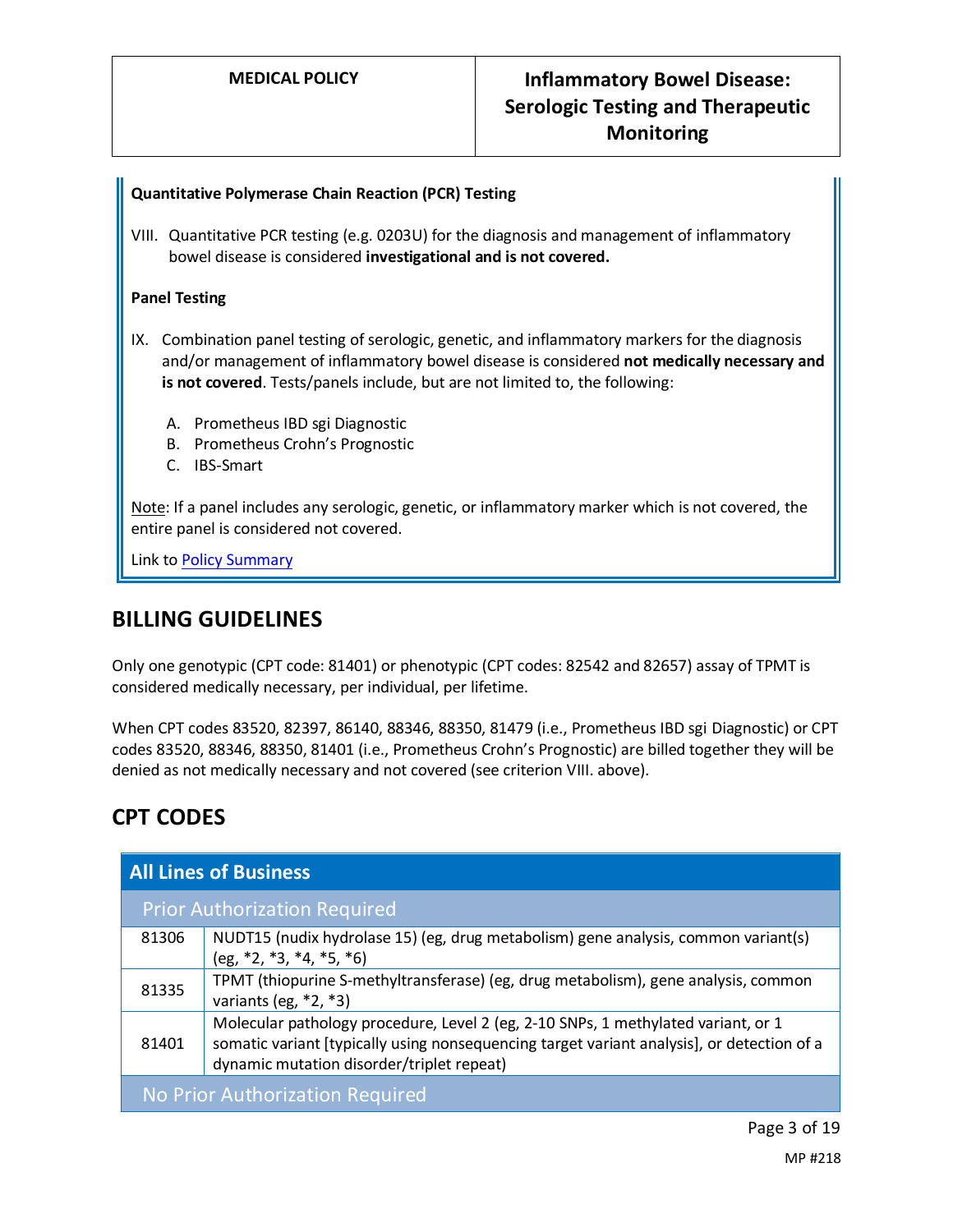| Column chromatography, includes mass spectrometry, if performed (eg, HPLC, LC,<br>LC/MS, LC/MS-MS, GC, GC/MS-MS, GC/MS, HPLC/MS), non-drug analyte(s) not<br>elsewhere specified, qualitative or quantitative, each specimen                                           |  |  |
|------------------------------------------------------------------------------------------------------------------------------------------------------------------------------------------------------------------------------------------------------------------------|--|--|
| Enzyme activity in blood cells, cultured cells, or tissue, not elsewhere specified;<br>nonradioactive substrate, each specimen                                                                                                                                         |  |  |
| Calprotectin, fecal                                                                                                                                                                                                                                                    |  |  |
| <b>Not Covered</b>                                                                                                                                                                                                                                                     |  |  |
| TPMT (thiopurine S-methyltransferase), NUDT15 (nudix hydroxylase 15) (eg, thiopurine<br>metabolism) gene analysis, common variants (ie, TPMT *2, *3A, *3B, *3C, *4, *5, *6, *8,<br>$*12$ ; NUDT15 $*3$ , $*4$ , $*5$ )                                                 |  |  |
| NUDT15 (nudix hydrolase 15) and TPMT (thiopurine S-methyltransferase) (eg, drug<br>metabolism) gene analysis, common variants                                                                                                                                          |  |  |
| Autoimmune (inflammatory bowel disease), mRNA, gene expression profiling by<br>quantitative RT-PCR, 17 genes (15 target and 2 reference genes), whole blood, reported<br>as a continuous risk score and classification of inflammatory bowel disease<br>aggressiveness |  |  |
| CEP72 (centrosomal protein, 72-KDa), NUDT15 (nudix hydrolase 15) and TPMT<br>(thiopurine S-methyltransferase) (eg, drug metabolism) gene analysis, common variants                                                                                                     |  |  |
| <b>Unlisted Codes</b>                                                                                                                                                                                                                                                  |  |  |
| All unlisted codes will be reviewed for medical necessity, correct coding, and pricing at the                                                                                                                                                                          |  |  |
| claim level. If an unlisted code is billed related to services addressed in this policy then                                                                                                                                                                           |  |  |
| prior-authorization is required.                                                                                                                                                                                                                                       |  |  |
| Quantitation of therapeutic drug, not elsewhere specified                                                                                                                                                                                                              |  |  |
| Unlisted molecular pathology procedure<br>81479                                                                                                                                                                                                                        |  |  |
|                                                                                                                                                                                                                                                                        |  |  |

### **DESCRIPTION**

### **Inflammatory Bowel Disease (IBD)**

According to Hayes, "(i)nflammatory bowel disease (IBD) is characterized by chronic inflammation of the gastrointestinal (GI) tract that can be painful, debilitating, and, sometimes, life-threatening. IBD consists of two major forms—ulcerative colitis (UC) and Crohn's disease (CD). $n_{1,2}$  UC involves inflammation of the large intestine (colon and rectum), which causes ulcers. CD causes inflammation and subsequent swelling and irritation to any part of the GI tract from the mouth to the anus. This swelling disrupts normal GI function, which causes diarrhea, abdominal discomfort, bleeding, pus formation, fever, and anemia. Severe cases can lead to weight loss, nutritional deficiencies, and growth failure (in children). Furthermore, both diseases have also been associated with an increased risk for colorectal cancer. "Since there is no cure for UC or CD, treatment is aimed at reducing symptoms or repairing intestinal complications." 3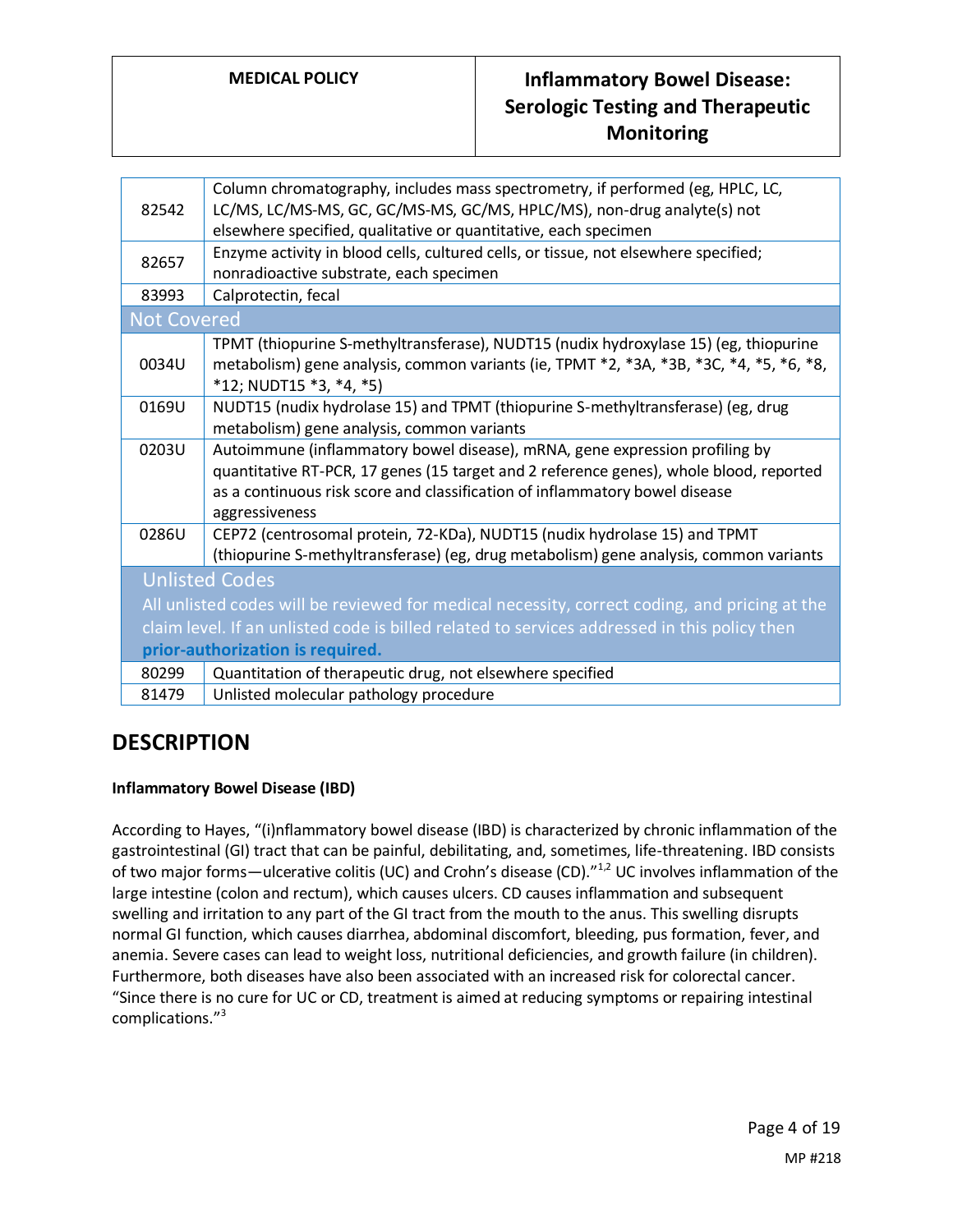### **Thiopurine Methyltransferase (TPMT) Genotyping and Phenotyping**

TPMT is an enzyme involved in the metabolism of thiopurines (e.g., azathiopurine) used to treat inflammatory bowel disease (IBD). $^4$  There can be a wide variation in TPMT enzyme activity that is genetically determined by the TPMT gene. According to Hayes, "normal levels of TPMT enzyme activity are found in 89% of people, 11% have intermediate activity and approximately 0.3% have little or no activity."<sup>4</sup> People who have intermediate or no TPMT enzyme activity cannot undergo treatment with thiopurines. Treatment in these patients could cause severe, life threatening bone marrow toxicity. Genotyping determines the TPMT gene alleles that result in intermediate or deficient levels of the TPMT enzyme. Phenotyping determines the level of TPMT enzyme activity present in red blood cells. According to the U.S. Food and Drug Administration (FDA), TPMT genotyping or phenotyping can be used to identify patients who have low or intermediate TPMT activity.<sup>5-7</sup>

### **Thiopurine Metabolites**

Monitoring of thiopurine metabolites is used to evaluate 6-thioguanine (6-TG) levels in patients not responding to thiopurine therapy.<sup>8</sup> 6-TG levels have also been purported to correlate with therapeutic efficacy; however, this hypothesis has not been substantiated. <sup>9</sup> According to UpToDate, "(l)ow or absent 6-TG levels in non-responding patients may indicate noncompliance, use of a sub-therapeutic dose of azathioprine (AZA)/6-mercaptopurine (6-MP), or preferential metabolism to 6-methylmercaptopurine (6-MMP) instead of 6-TG (ie, 6-MP resistance)."<sup>10</sup> Evaluation of thiopurine metabolites is also indicated for patients who had previous leukopenia or elevated liver biochemical tests.

#### **Serologic Markers of Inflammatory Bowel Disease**

According to Hayes, "(p)atients with inflammatory bowel disease (IBD) exhibit a serological response, or production of particular antibodies, to various microbial antigens and autoantigens."<sup>1,2</sup> To offer an alternative to standard IBD testing, serologic markers have been identified that can diagnose and distinguish Crohn's disease (CD) from ulcerative colitis (UC). Research has identified several serum biomarkers, including anti-Saccharomyces cerevisiae antibody(ies) (ASCA) and perinuclear antineutrophil cytoplasmic antibody (pANCA). "The presence and level of these antibodies is determined by testing blood samples using serological assays, particularly enzyme-linked immunosorbent assays (ELISAs) and indirect immunofluorescence assays (IFAs)."1,2

### **NOD2/CARD15 Genetic Testing**

According to Hayes, "(m)ultiple genes and environmental factors are believed to play a role in CD susceptibility."<sup>11</sup> The nucleoutide-binding oligomerization domain protein 2 (NOD2) (also known as caspase recruitment domain-containing protein 15 [CARD15]) was the first gene found to be associated with CD. Three variants in NOD2 are known to be associated with an increased risk for CD. The precise biochemical mechanism is unknown; however, it is thought that the variants in NOD2 result in an exaggerated immune response leading to chronic inflammation of the intestine.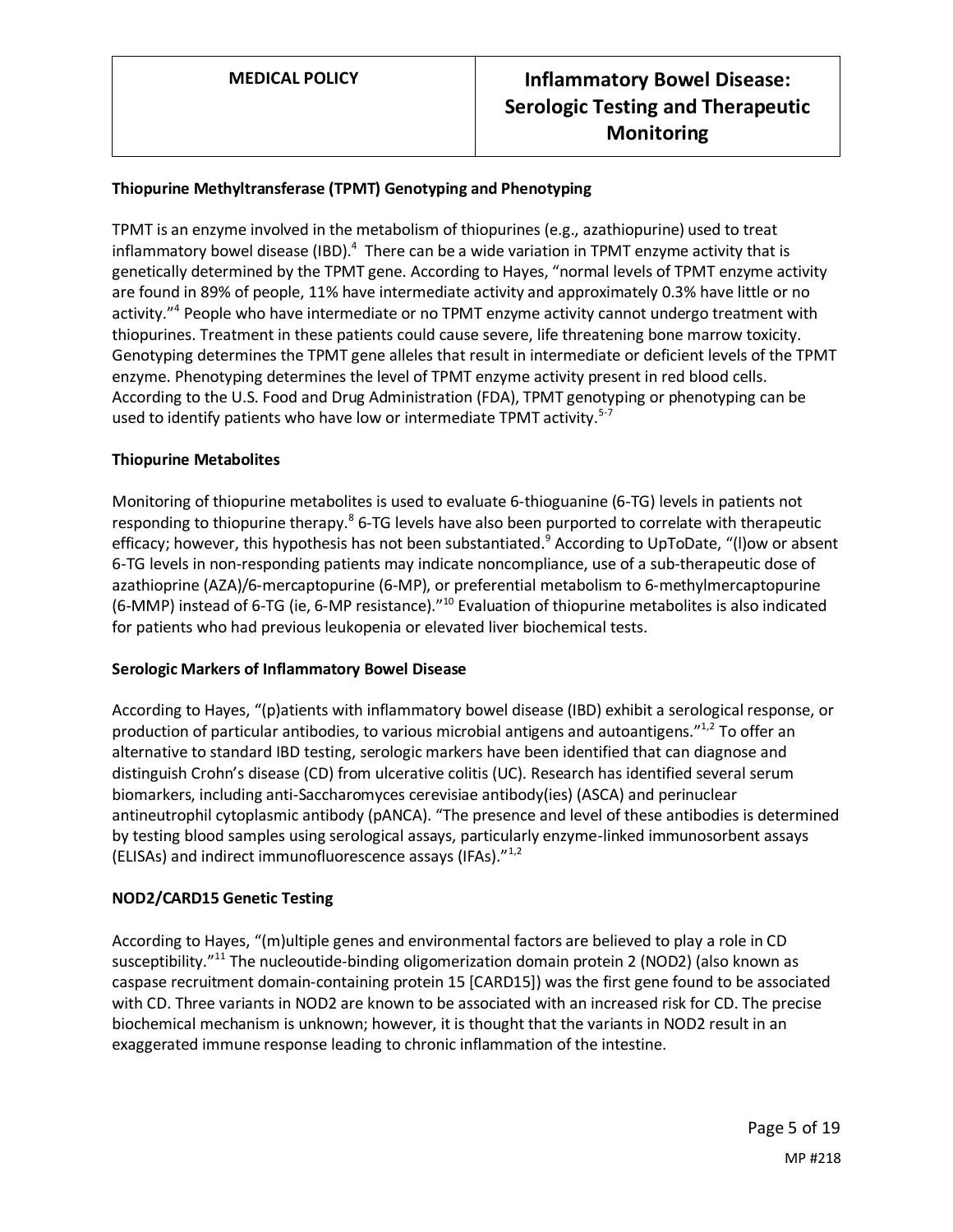### **Fecal Calprotectin Testing**

Fecal calprotectin testing can be used to detect inflammation in the intestines associated with inflammatory bowel disease (IBD).<sup>12,13</sup> Calprotectin is a calcium-binding protein that is abundant in white blood cells (i.e., neutrophils). According to Hayes, "(d)uring active intestinal inflammation, neutrophils are recruited to the inflamed intestinal mucosa, and calprotectin is excreted into the stool through several proposed mechanisms, including active secretion, cell death, and leakage of neutrophils into the intestinal lumen."12,13 The level of fecal calprotectin correlates with the amount of white blood cells in the gut; thus making it a marker for intestinal inflammation.

# **REVIEW OF EVIDENCE**

A review of the ECRI, Hayes, Cochrane, and PubMed databases was conducted regarding the use of serologic testing and therapeutic monitoring for inflammatory bowel disease. Below is a summary of the available evidence identified through July 2021. Due to an extensive body of literature, the evidence supporting medical necessity of thiopurine methyltransferase genotyping and phenotyping and the measurement of thiopurine metabolites is based on the American College of Gastroenterology evidence-based clinical practice guidelines.

### **Serologic Markers of Inflammatory Bowel Disease**

- In 2017 (updated 2019), Hayes conducted an evidence review evaluating the analytical and clinical validity of Prometheus IBD sgi Diagnostic in distinguishing between IBD versus non-IBD and CD versus UC.<sup>14</sup> No studies were identified demonstrating the analytical validity of the test. One study was identified that used the test to screen for IBD, however, as no other test of diagnostic tool was used to confirm results, no evidence of clinical validity could be inferred. Hayes assigned the test a "D2" rating (insufficient evidence).
- In 2018 (reviewed in 2020), Hayes conducted an evidence review evaluating the clinical utility of genetic testing for inflammatory bowel disease (IBD).<sup>15</sup> As of May 1, 2018, no peer-reviewed studies were identified assessing the clinical utility of genetic testing for IBD. Hayes concluded that evidence was insufficient to support the clinical utility of genetic testing for IBD in symptomatic individuals with known or suspected IBD, or in asymptomatic individuals with a family history of IBD.
- In 2013 (archived in 2018), Hayes conducted an evidence review to evaluate serological assays for the diagnosis and management of inflammatory bowel disease— Crohn's disease (CD).<sup>1</sup> The evidence review identified 22 studies (18 case-control design, 1 cross-sectional design, 1 prepost design, and 2 were performed in parallel with randomized controlled trials) as eligible for inclusion, including 4,650 patients with CD, 2,138 patients with ulcerative colitis, 117 patients with indeterminate colitis, 564 patients with gastrointestinal diseases, and 1,671 health controls. The outcomes of interest in the selected studies were measures of diagnostic performance (sensitivity, specificity, positive predictive value [PPV], and negative predictive value [NPV]). No studies evaluated the clinical utility of serological markers for UC.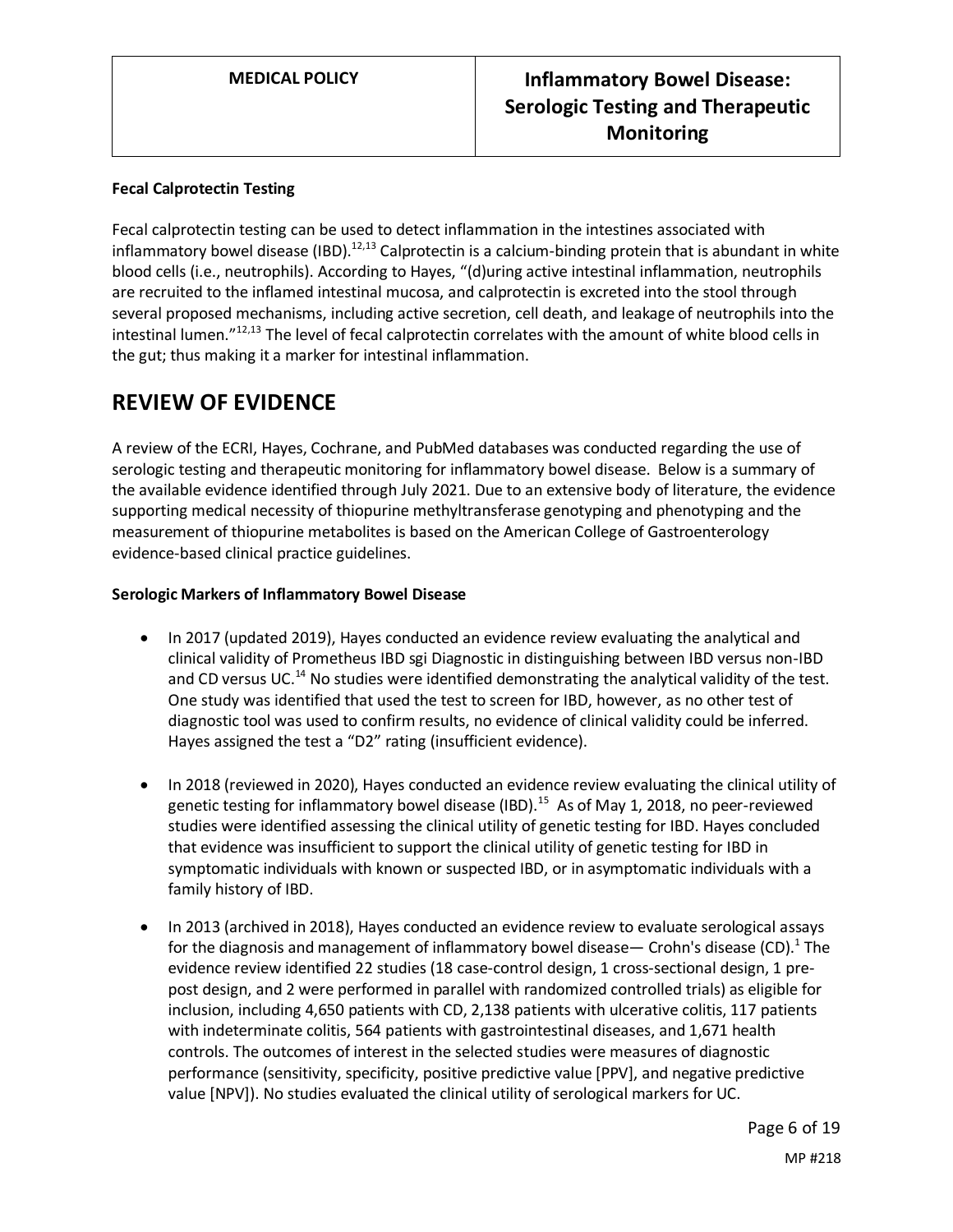Findings from this body of evidence suggested that serological assays for UC have high specificity (typically ≥85%); however, "the sensitivity of assays with these serological antibodies is too low (typically ≤65%) to be effective for identifying the disease in question."<sup>1</sup> There was also limited evidence that serological antibodies (individually or in combination) can predict disease phenotype or progression. "Furthermore, there is limited evidence regarding the use of serological antibodies for predicting response to treatment."<sup>1</sup> There was also no evidence that serological testing improves patient management or health outcomes for patients with UC.

The body of evidence was determined to be of low quality. There is a high risk of bias due to the majority of studies being of cross-sectional, retrospective design. Hayes also indicated there is potential for inflated estimates of accuracy due to a "high pretest probability of the disease since the patients were already diagnosed with UC or CD upon enrollment into the study." $1$ Furthermore, there is a lack of generalizability of these results since most of the studies were performed in Caucasian populations. Other limitations included, lack of reporting regarding blinding status, reporting of test sensitivity and specificity in subsets of patients rather than all patients combined, and failure to specify the statistical analysis used.

Hayes assigned the following ratings:

- $\circ$  C (potential but unproven benefit) For serological assays using a combination of antibodies (ASCA, gASCA, pANCA combined with anti-OmpC, ACCA, ALCA, AMCA, anti-C, and/or anti-L) as an adjunct to conventional diagnostic techniques in patients with suspected CD and to aid in classifying patients with indeterminate colitis. This rating reflects the evidence suggesting that these assays may provide confirmation for a CD diagnosis, the low quality of that evidence, the uncertainty regarding the optimal combination of antibodies, and the lack of evidence demonstrating a positive impact on patient management or outcomes.
- $\circ$  D1 (no proven benefit) For serological assays using a combination of antibodies (ASCA, gASCA, pANCA combined with anti-OmpC, ACCA, ALCA, AMCA, anti-C, and/or anti-L) for population screening of CD in asymptomatic individuals. This rating reflects the evidence of low sensitivity of these assays for CD, which indicates they produce a relatively high percentage of false negative results.
- $\circ$  D2 (insufficient evidence) For serological assays using a combination of antibodies (ASCA, gASCA, pANCA combined with anti-OmpC, ACCA, ALCA, AMCA, anti-C, and/or anti-L) to predict disease phenotype, disease progression, or response to treatment for patients with CD. This rating reflects the low-quality and/or limited evidence for these indications as well as the lack of studies evaluating the impact of assay results on patient management or outcomes.
- In 2013 (archived in 2018), Hayes conducted an evidence review to evaluate serologic assays for the diagnosis and management of inflammatory bowel disease—ulcerative colitis (UC).<sup>2</sup> The literature search identified 12 studies (8 case-control studies, 1 cross-section study, 2 case series, and 1 cohort study with a 10-year follow-up) as eligible for inclusion, including 1,951 patients with UC, 1,787 patients with Crohn's disease (CD), 32 patients with indeterminate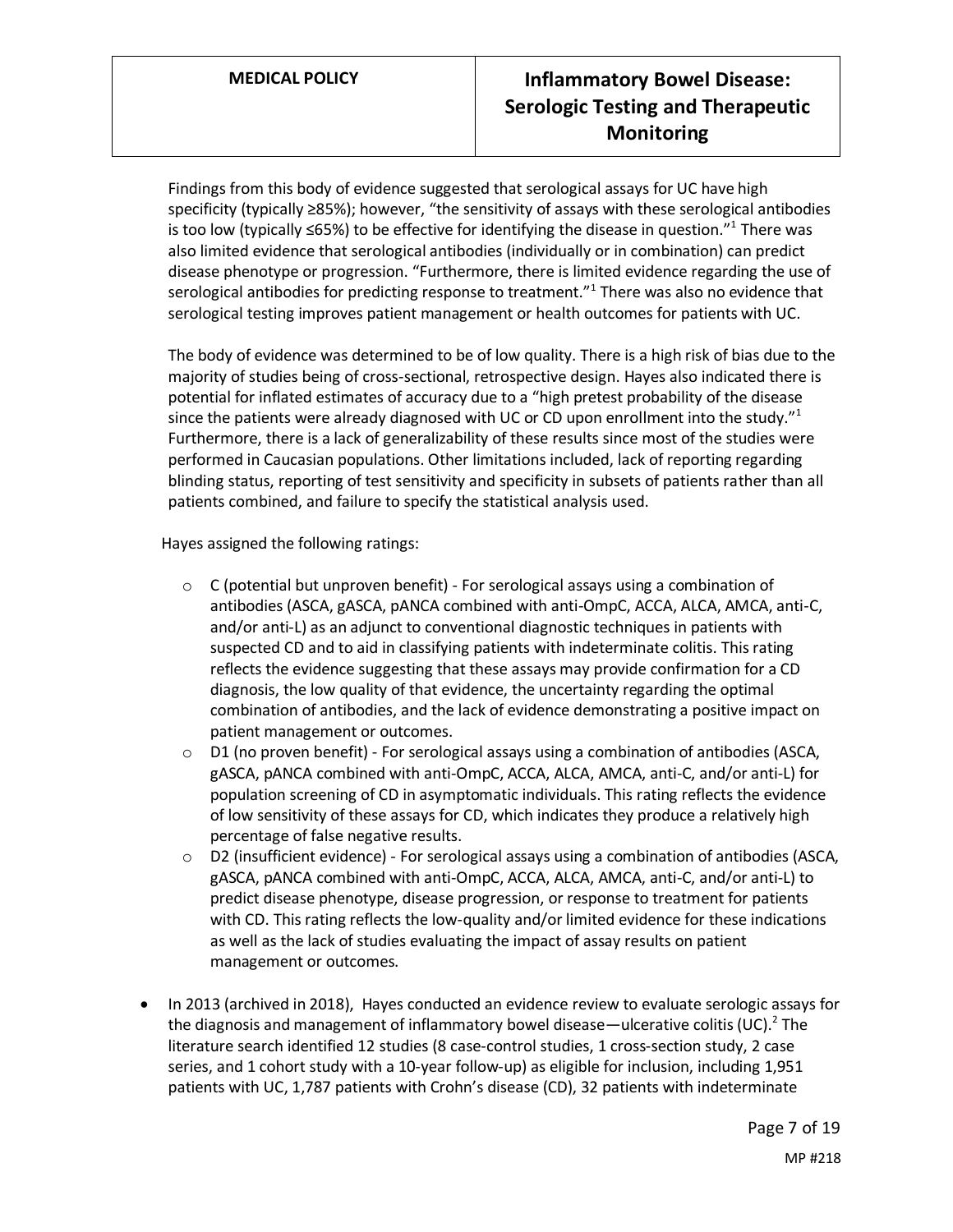colitis, 188 patients with other gastrointestinal (GI) disease, and 764 health controls. The outcomes of interest in the selected studies were measures of diagnostic performance (sensitivity, specificity, positive predictive value [PPV], and negative predictive value [NPV]). No studies evaluated the clinical utility of serological markers for UC.

Findings from this body of evidence suggested that serological assays for UC have high specificity (typically ≥85%); however, "the sensitivity of assays with these serological antibodies is too low (typically ≤50%) to be effective for identifying the disease in question."<sup>2</sup> There was also limited evidence that the presence of antibodies can predict disease phenotype or the progression of UC. "Furthermore, there is limited evidence regarding the use of serological antibodies for predicting response to treatment."<sup>2</sup> There was also no evidence that serological testing improves patient management or health outcomes for patients with UC.

The body of evidence was determined to be of low quality. There is a high risk of bias due to the majority of studies being of cross-sectional, retrospective design. Hayes also indicated there is potential for inflated estimates of accuracy due to a "high pretest probability of the disease since the patients were already diagnosed with UC or CD upon enrollment into the study.<sup>"2</sup> Furthermore, there is a lack of generalizability of these results since most of the studies were performed in Caucasian populations. Other limitations included, lack of reporting regarding blinding status, reporting of test sensitivity and specificity in subsets of patients rather than all patients combined, and failure to specify the statistical analysis used.

Hayes assigned the following ratings:

- $\circ$  C (potential but unproven benefit) For serological assays using perinuclear antineutrophil cytoplasmic antibodies (pANCA) and anti-Saccharomyces cerevisiae antibodies (ASCA) as an adjunct to conventional diagnostic techniques in patients with suspected ulcerative colitis (UC) and to aid in classifying patients with indeterminate colitis. This rating reflects the evidence suggesting that these assays may provide confirmation for a Crohn's disease diagnosis, the low quality of that evidence, and the lack of evidence demonstrating a positive impact on patient management or outcomes.
- $\circ$  D1 (no proven benefit) For serological assays using pANCA and ASCA for population screening of UC in asymptomatic individuals. This rating reflects the evidence of low sensitivity of these assays for UC, which indicates they produce a relatively high percentage of false-negative results.
- o D2 (insufficient evidence) For serological assays using pANCA and ASCA for predicting disease phenotype, disease progression, and/or response to treatment in patients with UC. This rating reflects the low-quality and/or limited evidence for these indications as well as the lack of studies evaluating the impact of assay results on patient management or outcomes.
- In 2017 (reviewed in 2020), Hayes conducted a genetic testing evaluation (GTE) and report of the Prometheus IBD sgi Diagnostic (Prometheus Laboratories, Inc.).<sup>14</sup> The GTE review was based on the ACCE model (Analytical validity; Clinical validity; Clinical utility; and Ethical, legal, and social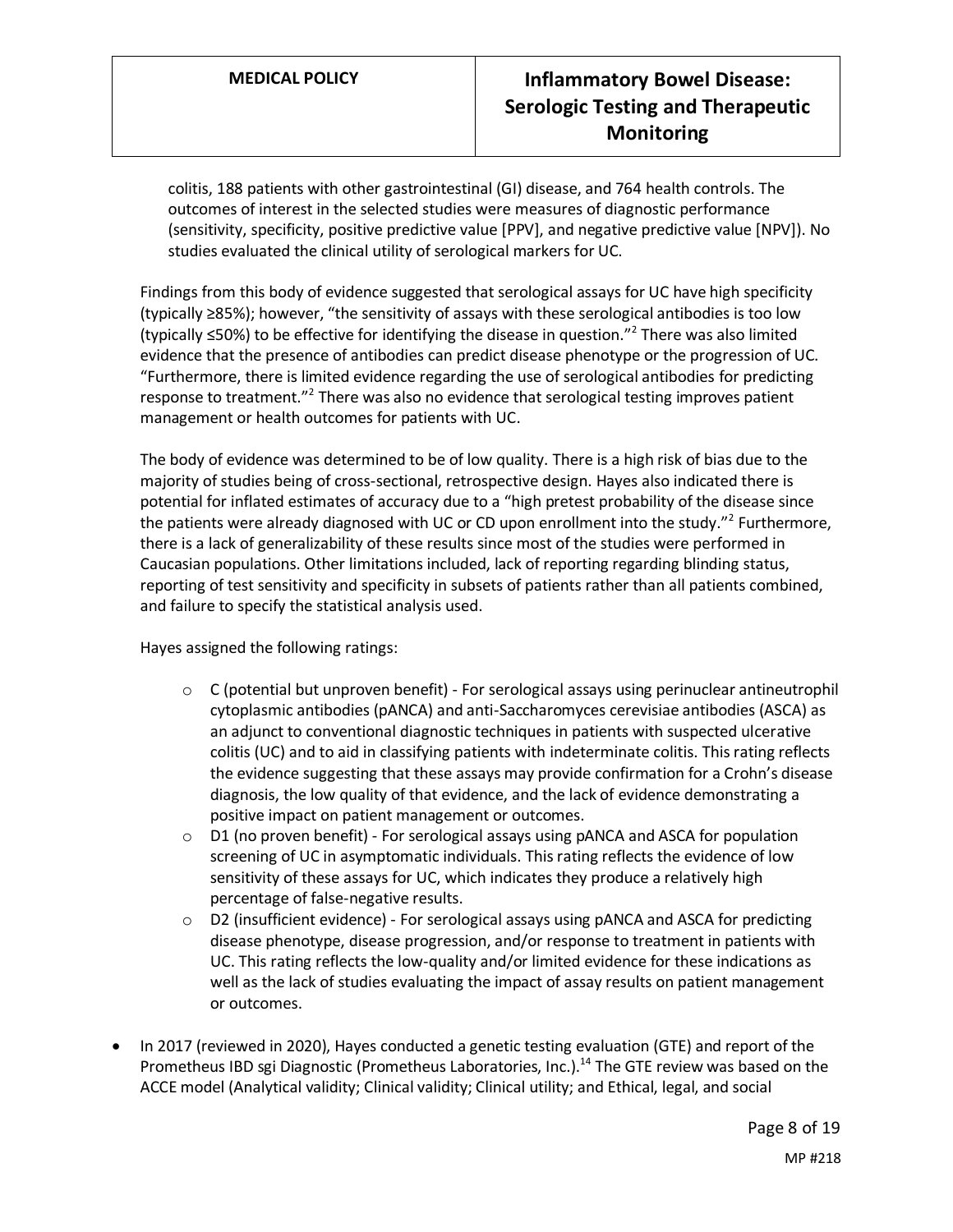implications) developed by the Centers for Disease Control and Prevention (CDC). The quality of evidence was determined to be insufficient or very low to evaluate the ACCE criteria; therefore, Hayes gave a D2 (insufficient evidence) rating for the Prometheus IBD sgi Diagnostic.

### **Fecal Calprotectin Testing**

- In 2021, ECRI published a systematic review evaluating the clinical utility of fecal calprotectin (FC) testing for monitoring inflammatory bowel disease (IBD).<sup>16</sup> Investigators examined metaanalyses of data on >7,000 patients in diagnostic cohort studies described in systematic reviews and 2 additional clinical studies. Findings suggested that FC testing's accuracy is fair to good for identifying likelihood of relapse upon endoscopy in patients with IBD. Accuracy was fair for detecting histologic remission in patients with ulcerative colitis (UC). Investigators concluded that data were nonetheless insufficient to determine FC's clinical utility for managing therapy. A retrospective clinical utility study reported no overall treatment changes after adopting FC testing in place of colonoscopy. Researchers called for additional prospective clinical utility studies to validate findings and determine how FC affects time to treatment, treatment success, and avoidance of unnecessary treatment. No study assessing these outcomes was identified.
- In 2018, Tham and colleagues conducted a systematic review and meta-analysis evaluating the use of fecal calprotectin for detection of postoperative endoscopic recurrence in Crohn's disease.<sup>17</sup> Independent investigators systematically searched the literature through July 2017, identified eligible studies, assessed study quality, extracted data and pooled results. Primary outcomes of interest included the degree of endoscopic recurrence – quantified by the Rutgeerts scors (RS) – which correlates with risk of clinical and surgical recurrence and the accuracy of FC for detection of endoscopic recurrence. In total, 9 studies were included for review, and diagnostic accuracy was calculated for FC values of 50,100,150 and 200 μg/g. Investigators calculated pooled diagnostic sensitivity, specificity and diagnostic odds ratio for each available FC cut-off value. Analysis indicated that the optimal diagnostic accuracy was obtained for FC value of 150 μg/g with a pooled sensitivity of 70% (95% CI 59–81%, specificity 69% (95% CI 61–77%), and diagnostic OR 5.92 (95% CI 2.61–12.17). Investigators concluded FC to be an accurate surrogate marker of postoperative endoscopic recurrence in CD patients.
- In 2017, Heida and colleagues published a systematic review evaluating the clinical utility of repeated FC measurements in predicting IBD relapses among asymptomatic patients with IBD.<sup>18</sup> Independent investigators systematically searched the literature through April 2016, identified eligible studies, assessed study quality and extracted data. In total, 6 prospective studies were included for review, all of which followed patients with IBD in remission at baseline who had at least 2 consecutive FC measurements with a test interval of 2 weeks to 6 months. Sample sizes varied between 49 and 181 patients, and the total observation period was 10 to 18 months. The time interval between FC tests varied between 1 and 3 months.

Results indicated that patients who had repeated FC measurements above the study's cut-off level had a 53%-83% probability of relapsing within the next 2 to 3 months. In contrast, patients with repeated normal FC values had a 67-94% probability to remain in remission over the next 2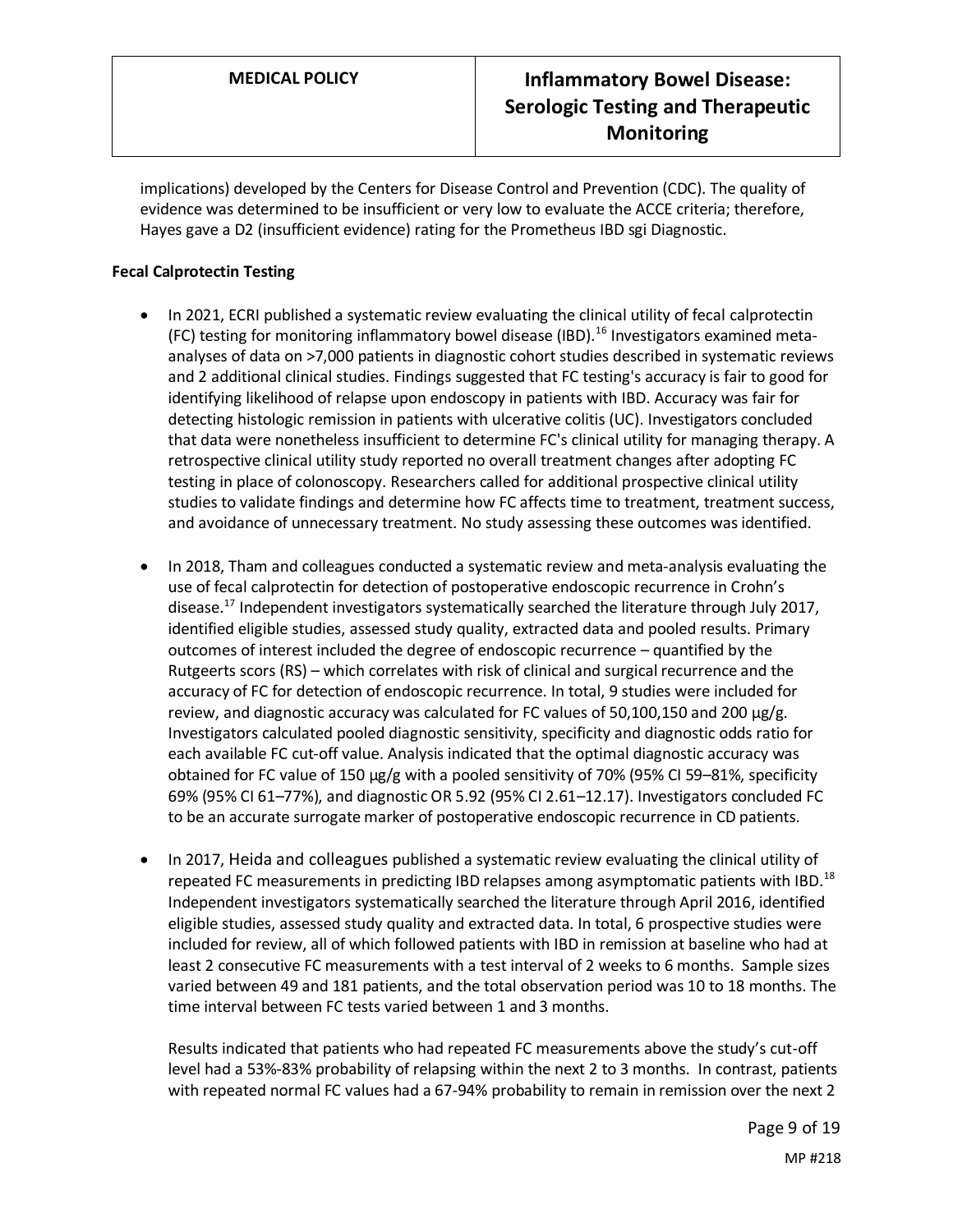to 3 months. Only one study to date systematic investigated the prognostic value of repeat testing, finding that two consecutively elevated FC levels appeared to be the best predictor for relapse. An ideal cut-off could not be identified due to the limited number of studies included for review and heterogeneity across studies.

Limitations included the heterogeneity in included studies' patient characteristics, endpoints, cut-off levels, and quality of reporting. Investigators concluded that 2 consecutively elevated FC values were highly associated with disease relapse, and that a single FC measurement at baseline could not plausibly predict the clinical course over a 12-month period. Investigators called for more prospective data to determine if FC monitoring improve patient outcomes in the long-term.

• In 2017 (reviewed in 2020), Hayes conducted an evidence review to evaluate fecal calprotectin (FC) assay for monitoring disease activity in Crohn's disease (CD). $^{13}$  The literature search identified 16 studies (15 prospective cohort studies, 1 retrospective cross-sectional study) as eligible for inclusion, including 78 to 221 patients diagnosed with CD. Follow-up times varied from 0 to 20 months. The outcome measures included clinical validity (sensitivity, specificity, positive predictive value [PPV], negative predictive value [NPV], accuracy, area under the receiver operating characteristic curve [AUROC]) and clinical utility (change in patient management or health outcomes).

Findings from the body of evidence suggested FC testing may be able to monitor CD activity due to moderate-to-high diagnostic sensitivity; however, specificity, PPVs, and NPVs varied across studies (40% to 97% specificity, 48.5% to 98% PPV, and 40% to 96.6% NPV). Furthermore, there was no direct evidence to support the clinical utility of FC testing for monitoring disease activity in patients with CD. There was also insufficient evidence to establish definitive patient selection criteria for the use of FC testing.

The overall quality of evidence was determined to be low. "Major individual study limitations included small sample sizes; lack of blinding; no follow-up; unclear, extended, or varying lengths of time between FC stool sample collection and colonoscopy or clinical assessment; retrospective selection of optimal FC cutoff values; use of multiple techniques for the reference standard; limited reporting of other measures of clinical performance (e.g., PPV and NPV); lack of correction for multiplicity in analysis; and multiple endoscopic procedures per patient unaccounted for in the analysis."<sup>13</sup>

Hayes assigned the following ratings:

o C (potential but unproven benefit) - For the use of fecal calprotectin (FC) testing systems to predict and monitor disease activity in adult patients with Crohn disease (CD). This rating reflects a large body of low-quality evidence suggesting that FC testing is safe and, based on clinical validity data, may aid in the prediction of disease activity in adult patients with CD. This Rating also reflects substantial uncertainty regarding the clinical utility of FC testing to change patient management and/or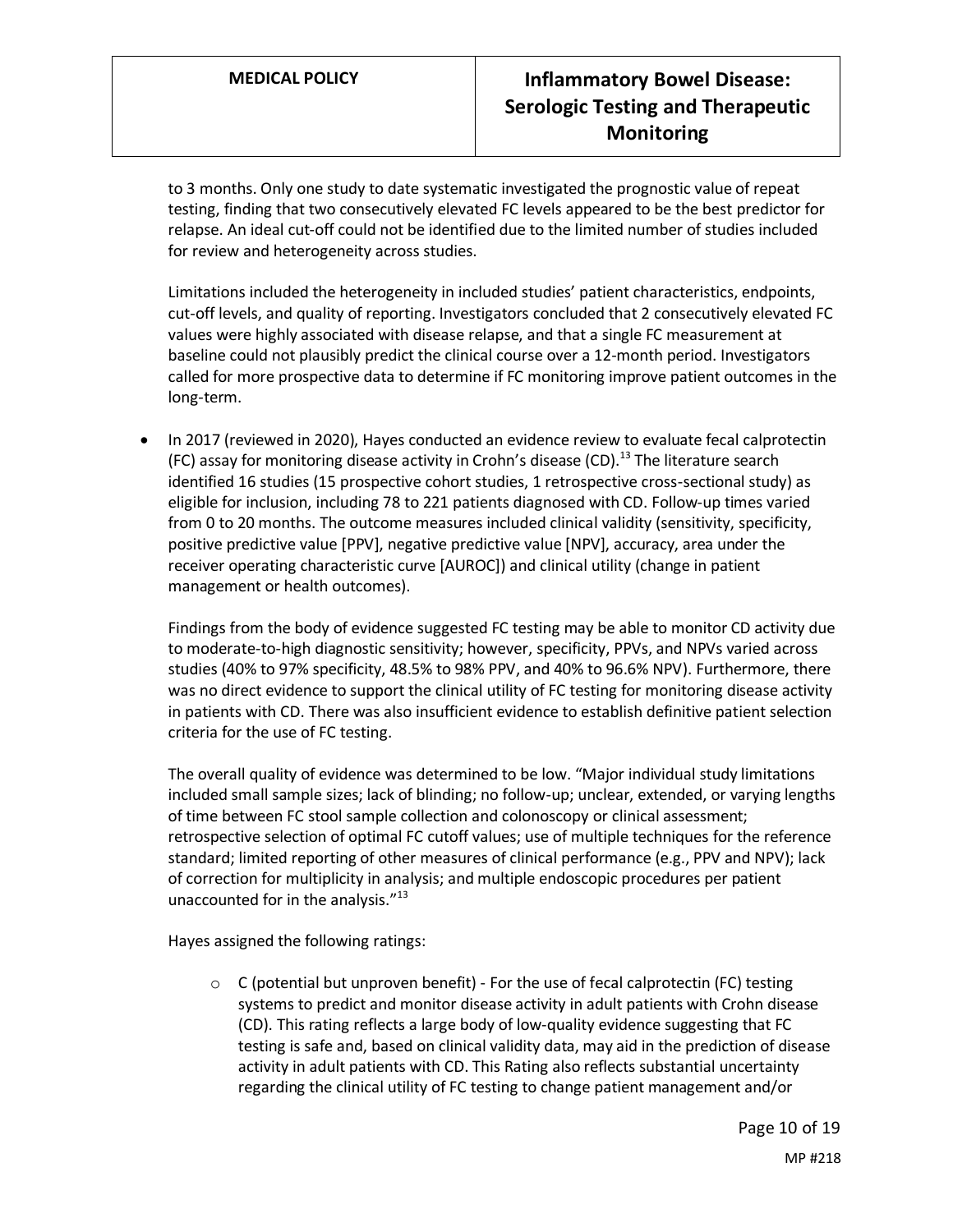improve clinical outcomes, and uncertainty regarding optimal FC cutoff levels for defining disease activity or remission.

- o D2 (insufficient evidence) For the use of FC testing systems to predict and monitor disease activity in children and adolescents with CD. This rating reflects the paucity of studies evaluating the use of FC testing in these patient populations.
- In 2017 (reviewed in 2020), Hayes conducted an evidence review to evaluate fecal calprotectin (FC) assay for monitoring postoperative endoscopic recurrence (PER) of Crohn's disease (CD).<sup>12</sup> The literature search identified 11 studies (8 prospective cohort studies, 2 retrospective crosssectional studies, and 1 subgroup analysis of a randomized controlled trial) including 20 to 135 patients diagnosed with CD. Follow up times varied from 0 to 24 months. The outcome measures included clinical validity (sensitivity, specificity, positive predictive value [PPV], negative predictive value [NPV], accuracy) and clinical utility (change in patient management or health outcomes following FC testing).

This body of evidence suggested FC testing usually has high NPVs (ranging from 68% to 93%) and moderate sensitivity (ranging from 63% to 95%) for the prediction of PER in patients with CD; however, the specificity and PPV was low. The high NPVs indicate a high assurance that a negative result on an FC test indicates PER will not occur, but "additional research is needed to define uniform and optimal cutoffs for FC testing to predict and monitor PER of CD."<sup>13</sup> Furthermore, there was no direct evidence regarding the clinical utility of FC testing and its potential impacts on patient management or health outcomes in postoperative CD patients.

Overall, the quality of evidence was determined to be low. "Major individual study limitations included small sample sizes; study design; lack of blinding; no follow-up; unclear, extended, or varying lengths time between FC stool sample collection and colonoscopy; lack of correction for multiplicity in analysis; multiple endoscopic procedures per patient unaccounted for in the analysis; and nonuniform postoperative treatment."<sup>13</sup>

Hayes assigned the following ratings:

- $\circ$  C (potential but unproven benefit) For fecal calprotectin (FC) tests to predict and monitor postoperative endoscopic recurrence (PER) in adult patients with Crohn disease (CD) who have previously undergone ileocolic resection due to refractory disease or complications. This Rating reflects low-quality evidence suggesting that FC testing may aid in the prediction of PER in patients with CD, as well as remaining uncertainties regarding optimal FC cutoff levels for defining PER and outcomes related to clinical utility.
- o D2 (insufficient evidence) For FC tests to predict and monitor PER in pediatric and adolescent patients with CD who have previously undergone ileocolic resection due to refractory disease or complications. This Rating reflects the paucity of studies evaluating the use of these tests in these patient populations.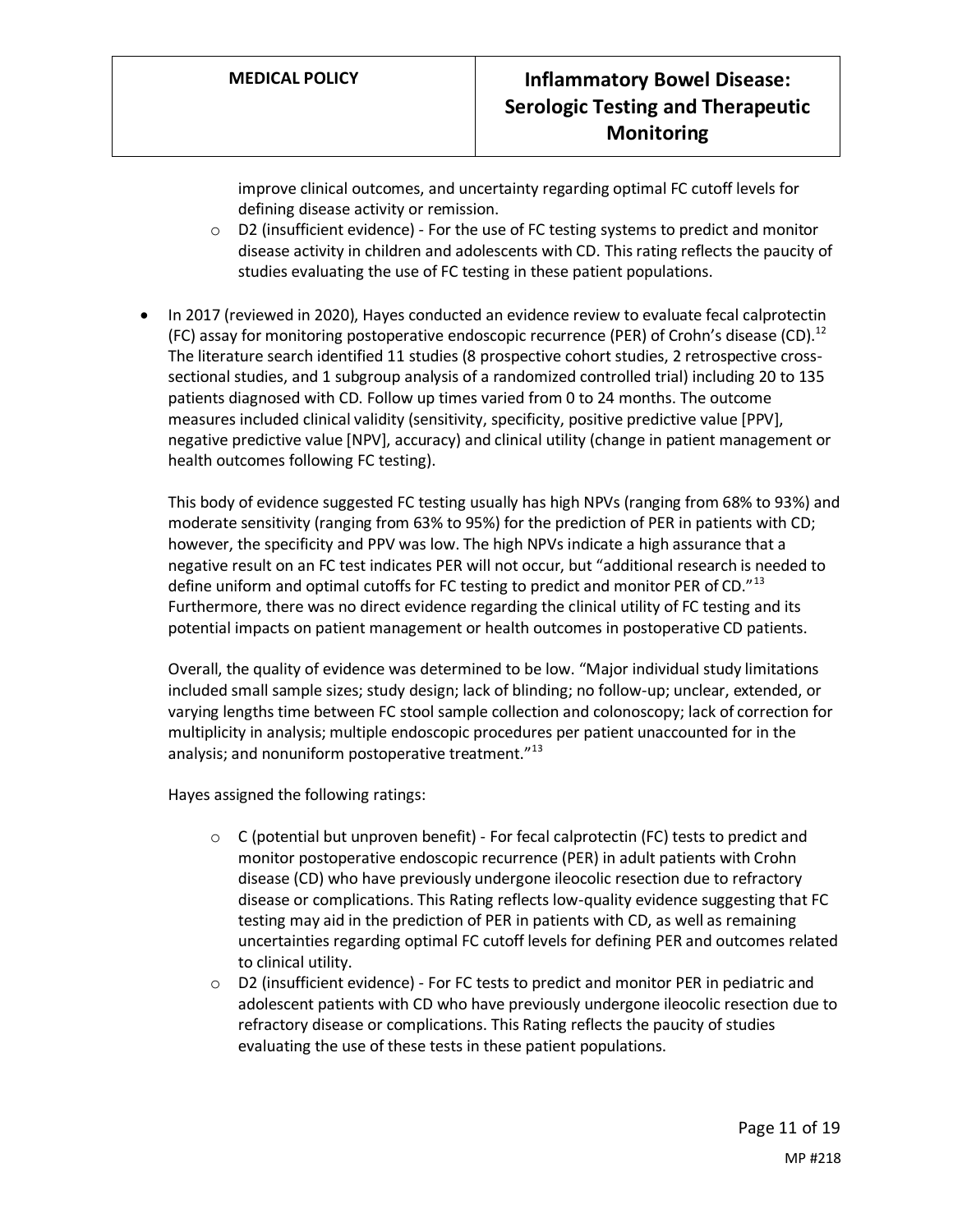### **NOD2/CARD15 Genetic Testing**

Several historical studies were identified that evaluated the use of NOD2/CARD15 genetic testing for the diagnosis of Crohn's disease (CD).<sup>19-24</sup> These studies suggested NOD2 genotyping may be predictive of an increased risk of CD; however, no studies assessed the analytical validity or clinical utility of genetic testing for CD. Present-day studies of good methodological quality are required to establish the analytical validity, clinical validity, and clinical utility of NOD2/CARD15 testing for CD.

#### **NUDT15 Genetic Testing**

Three studies (2 meta-analysis and 1 systematic review) examined the efficacy of genetic testing for NUDT15 for the diagnosis and management of inflammatory bowel disease; however, none of the studies assessed the clinical utility of NUDT15 TESTING.<sup>25-27</sup>

# **CLINICAL PRACTICE GUIDELINES**

### **Thiopurine Methyltransferase (TPMT) Genotyping and Phenotyping**

#### American Gastroenterological Association (AGA)

In 2017, the AGA conditionally recommended routine TPMT testing (enzymatic activity or genotype) to guide thiopurine dosing in adult patients with IBD being started on thiopurines.<sup>28</sup> This recommendation was made on the basis of "low quality" evidence.

#### American College of Gastroenterology (ACG)

The 2010 ACG evidence-based clinical practice guideline for ulcerative colitis stated, "(a)lthough TPMT testing cannot substitute for complete blood count monitoring in patients being started on thiopurines, TPMT genotyping or phenotyping can be used to identify patients with absent or reduced TPMT activity. Because the phenotype assay reports a quantitative level of the TPMT enzyme activity, it is preferred to the genotype assay. A TPMT assay is therefore recommended by many authorities before initiating thiopurine therapy, to identify the rare patient who is at risk of developing severe myelotoxicity."<sup>29</sup>

The 2018 ACG Clinical Guideline: Management of Crohn's Disease in Adults offer the following recommendations: "Thiopurine methyltransferase (TPMT) testing should be considered before initial use of azathioprine or 6-mercaptopurine to treat patients with Crohn's disease (strong recommendation, low level of evidence)."<sup>30</sup>

#### **Thiopurine Metabolites**

#### American Gastroenterological Association (AGA)

In 2017, the AGA conditionally recommended reactive therapeutic drug monitoring to guide treatment changes in adults with active IBD treated with anti-TNF agents.<sup>28</sup> The AGA made no recommendation for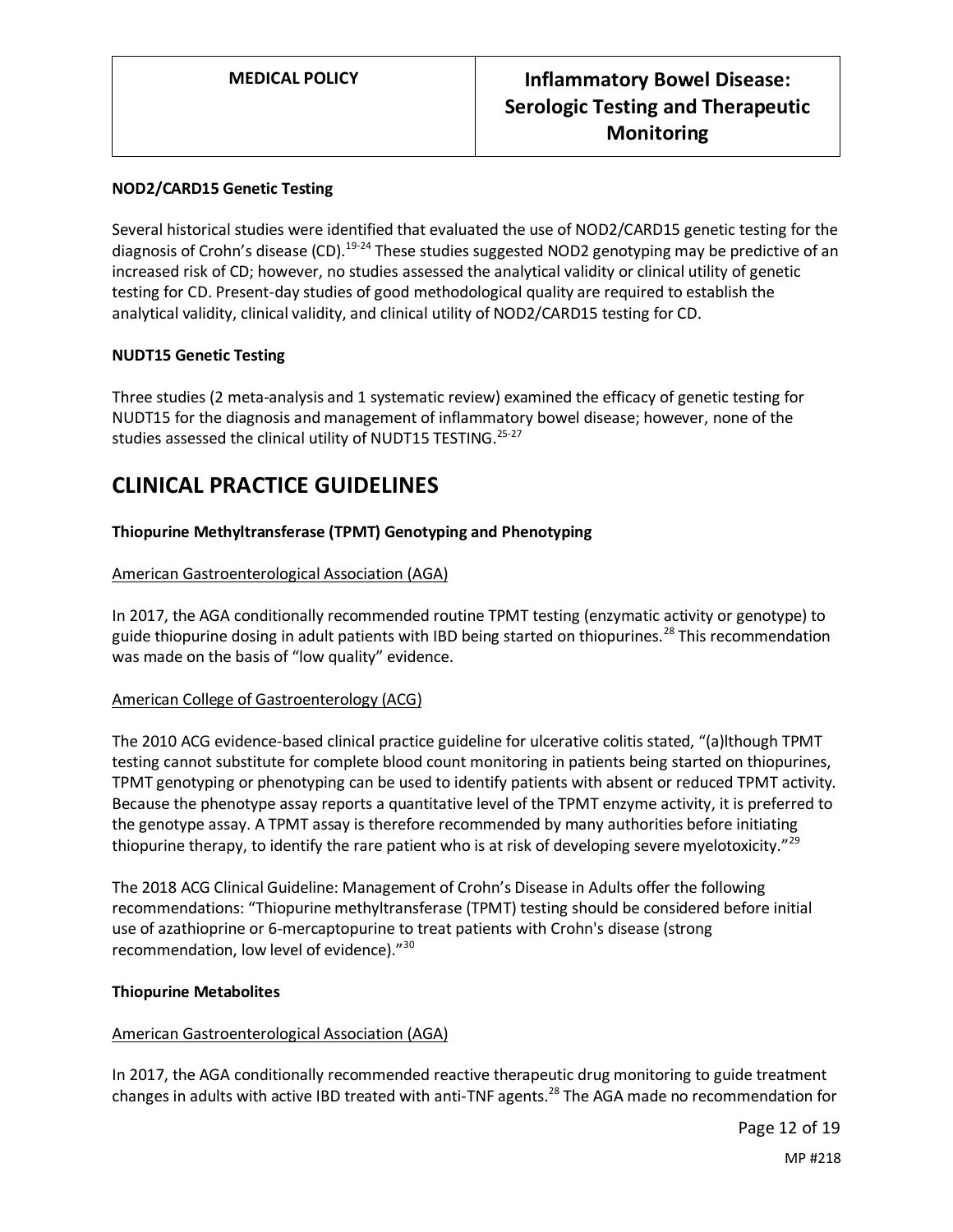the use of routine proactive therapeutic drug monitoring in patients with quiescent IBD due to insufficient evidence.

### American College of Gastroenterology (ACG)

The 2010 ACG evidence-based clinical practice guideline for ulcerative colitis stated thiopurine metabolite markers are of value in, "assessing whether a patient is noncompliant or preferentially metabolizes the drug to 6-methylmercaptopurine (6-MMP)instead of 6-thioguanie (6-TGN)."<sup>29</sup> The ACG also stated that thiopurine metabolites may also, "be useful as an indication that maximal dosage has been achieved before abandoning the drug as a failure."<sup>29</sup>

The 2018 ACG Clinical Guideline: Management of Crohn's Disease in Adults offer the following recommendations: "Thiopurines (azathioprine, 6-mercaptopurine) may be effective and should be considered in treating fistulizing Crohn's disease (198) (strong recommendation, low level of evidence)."<sup>30</sup>

### **Serologic Markers of Inflammatory Bowel Disease**

### American College of Gastroenterology

The 2019 ACG Clinical Guideline for Ulcerative Colitis in Adults offers the following recommendations:

- We recommend against serologic antibody testing to establish or rule out a diagnosis of UC (strong recommendation, very low quality of evidence).
- We recommend against serologic antibody testing to determine the prognosis of UC (strong recommendation, very low quality of evidence). $31$

The guideline also stated, "Serologic markers such as perinuclear antineutrophil cytoplasmic antibodies (pANCAs) may be found in up to 70% of patients with UC, and combination of negative anti– Saccharomyces cerevisiae antibodies with elevated pANCA levels has been proposed to facilitate establishing a diagnosis of UC. However, the pooled sensitivity of antibody testing for diagnosis of UC is low, and such markers are not used for establishing or ruling out a diagnosis of UC. Although pANCA positivity has also been associated with treatment refractory UC, the evidence supporting this is limited, and there is currently no role for such testing to determine the likelihood of disease evolution and prognosis."

The 2018 ACG Clinical Guideline for Management of Crohn's Disease recommends against the use of serologic markers for diagnosing Crohn's disease, stating, "Routine use of serologic markers of IBD to establish the diagnosis of Crohn's disease is not indicated (Summary Statement). Because of the heterogeneous nature of IBD there has been extensive research directed toward finding immunologic markers that would assist in disease diagnosis. These studies have focused on antibodies to microbial antigens and autoantibodies (Supplementary Information online). Anti-glycan antibodies are more prevalent in CD than in ulcerative colitis but have a low sensitivity, making their use in diagnosis less helpful."<sup>30</sup>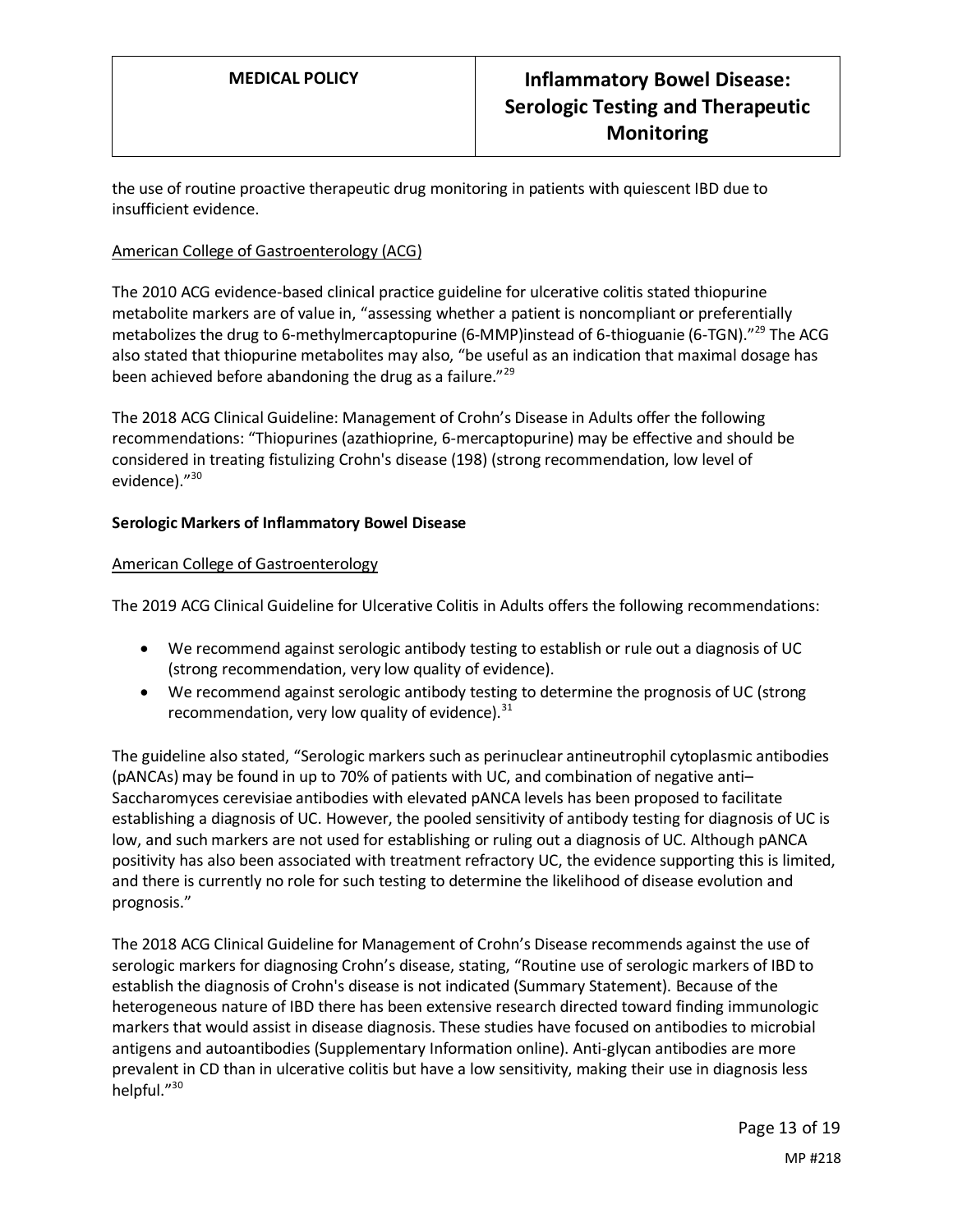The guideline also recommends against genetic testing as a diagnostic tool: "Genetic testing is not indicated to establish the diagnosis of Crohn's disease (Summary Statement). Certain genetic variants are associated with different phenotypic expressions in Crohn's disease but testing remains a research tool at this time."

### **NOD2/CARD15 Genetic Testing**

The 2018 ACG Clinical Guideline for Management of Crohn's Disease recommends against the use of NOD2 for diagnosing Crohn's disease.<sup>30</sup> Authors stated that "although identification of these [NOD2] variants may identify patients who are likely to have more aggressive CD, this laboratory test has not been routinely used clinically and remains a research tool."

### **Fecal Calprotectin Testing**

### American College of Gastroenterology (ACG)

In 2019, the ACG issued a clinical practice guideline on the management of ulcerative colitis in adults. $31$ Authors concluded that "fecal calprotectin can be used in patients with UC as a noninvasive marker of diseases activity and to assess response to therapy and relapse."<sup>31</sup>

In 2018, the ACG issued a clinical practice guideline on the management of Crohn's disease in adults.<sup>30</sup> On the basis of "moderate evidence," the ACG issued a strong recommendation for fecal calprotectin (FC) as a "helpful test that should be considered to help differentiate between the presence of IBD from IBS."<sup>30</sup> The guideline did not address the clinical utility of FC or its impact on overall health outcomes, but did state that it "may have an adjunctive role in monitoring disease activity."<sup>30</sup>

### National Institute for Health and Care Excellence (NICE)

In 2013 (updated 2017), NICE issued a guidance for fecal calprotectin (FC) diagnostic tests for IBD. The guidance recommended FC testing as an option to support clinicians with the differential diagnosis of IBD or IBS in adults with recent onset lower gastrointestinal symptoms," provided cancer is not suspected.<sup>32</sup> The guidance also recommended FC testing as option to support clinicians with the differential diagnosis of IBD or non-IBD (including IBS) in children with suspected IBD who have been referred for specialist assessment.

### World Gastroenterology Organization (WGO)

In 2015, the WGO included fecal calprotectin tests in a list of "high resource level" diagnostics for distinguishing between IBD and IBS.<sup>33</sup>

### <span id="page-13-0"></span>**CENTERS FOR MEDICARE & MEDICAID**

As of July 2021, the Centers for Medicare & Medicaid (CMS) consider the Prometheus IBD sgi diagnostic test to be non-covered per Local Coverage Determination (LCD): MolDX: Prometheus IBD sgi Diagnostic®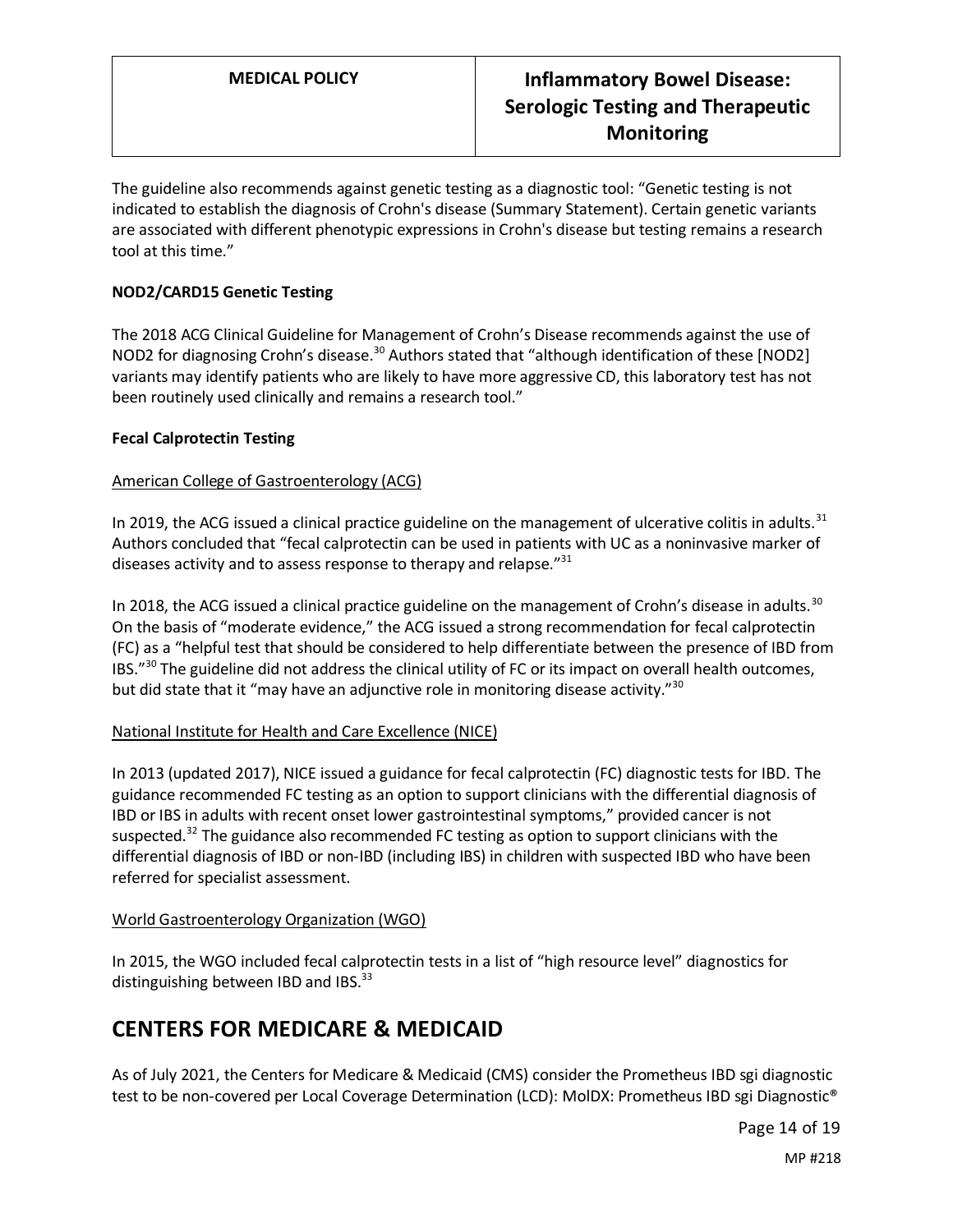Policy (L37313).<sup>34</sup> No other coverage guidance was identified which addresses serologic testing or therapeutic monitoring for inflammatory bowel disease.

# **POLICY SUMMARY**

Patients with intermediate or absent thiopurine methyltransferase (TPMT) enzyme activity who undergo thiopurine therapy can develop life-threatening drug toxicity; therefore, the American College of Gastroenterology (ACG) and the U.S. Food and Drug Administration (FDA) recommend genotype or phenotype testing of TPMT prior to initiating therapy with thiopurines. The ACG also recommends fecal calprotectin testing and monitoring thiopurine metabolites to assess lack of response to thipurine therapy, evaluate liver enzymes, leukopenia, and evaluate patient adherence.

There is not enough evidence to support the analytic validity, clinical validity, or clinical utility of testing serologic markers for the diagnosis of inflammatory bowel disease (IBD). Further studies of good methodological quality are required to establish the reliability of these tests and assure they improve IBD management and health outcomes. In addition, the American College of Gastroenterology (ACG) does not recommend the use of antibody testing for IBD, and state that the low sensitivity of testing limit the usefulness of it as a diagnostic tool.

The evidence was insufficient to support the use of NOD2/CARD15 testing or NUDT15 genetic testing for the diagnosis of inflammatory bowel disease. Further studies of good methodological quality are required to establish the analytical validity, clinical validity, and clinical utility of theses testing methodologies. Furthermore, no evidence-based clinical practice guidelines were identified that address these diagnostic tests for IBD.

# **INSTRUCTIONS FOR USE**

Company Medical Policies serve as guidance for the administration of plan benefits. Medical policies do not constitute medical advice nor a guarantee of coverage. Company Medical Policies are reviewed annually and are based upon published, peer-reviewed scientific evidence and evidence-based clinical practice guidelines that are available as of the last policy update. The Companies reserve the right to determine the application of Medical Policies and make revisions to Medical Policies at any time. Providers will be given at least 60-days' notice of policy changes that are restrictive in nature.

The scope and availability of all plan benefits are determined in accordance with the applicable coverage agreement. Any conflict or variance between the terms of the coverage agreement and Company Medical Policy will be resolved in favor of the coverage agreement.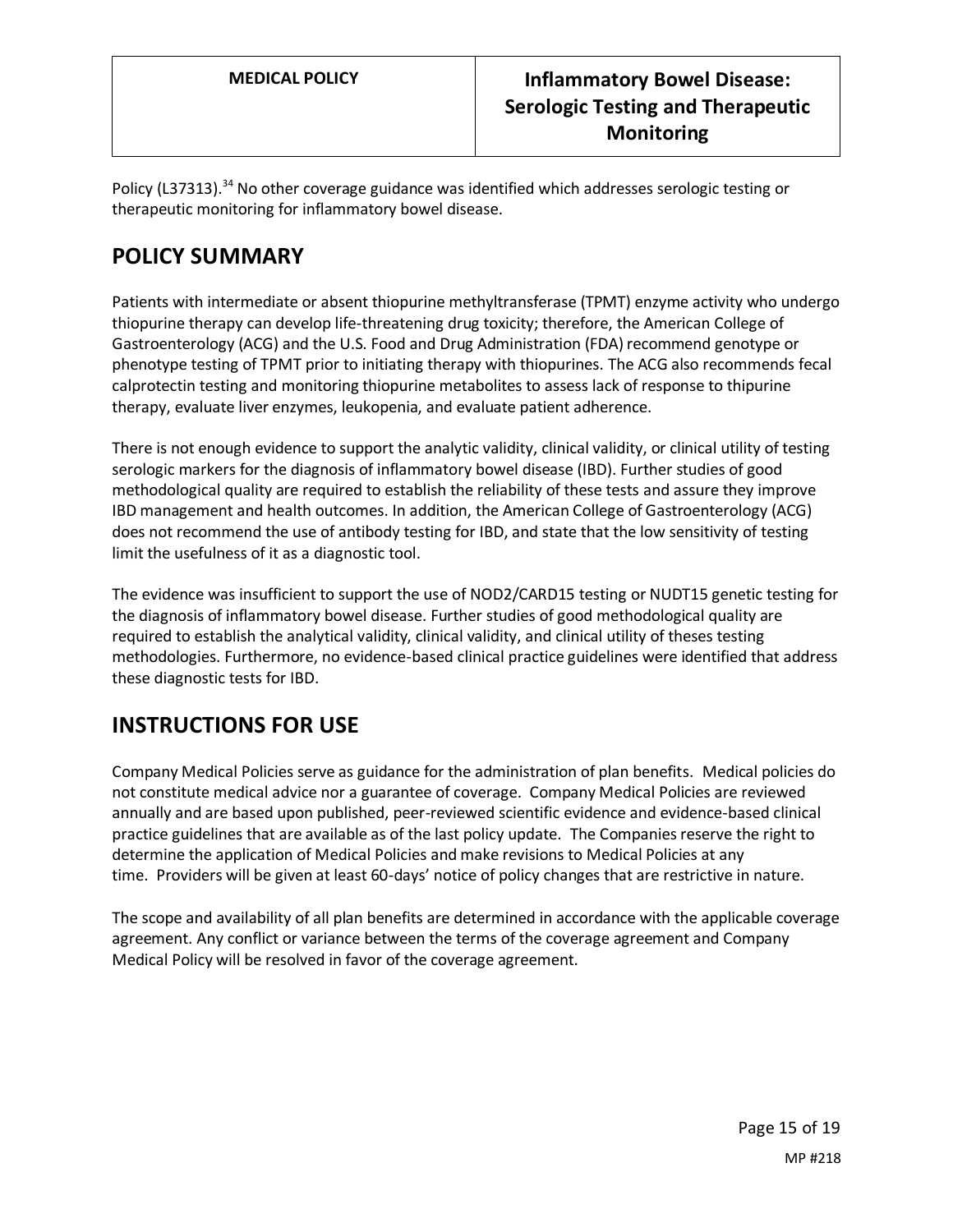### **REGULATORY STATUS**

### U.S. Food and Drug Administration (FDA)

The FDA has approved the thiopurines Imuran (azathioprine) and Purinethol (mercaptopurine) for the treatment of inflammatory bowel disease, specifically Crohn's disease and ulcerative colitis.<sup>6,7</sup> Regarding thiopurine methyltransferase (TPMT) genotyping and phenotyping, the FDA states the following:

"It is recommended that consideration be given to either genotype or phenotype patients for TPMT. Phenotyping and genotyping methods are commercially available. The most common non-functional alleles associated with reduced levels of TPMT activity are TPMT\*2, TPMT\*3A and TPMT\*3C. Patients with two nonfunctional alleles (homozygous) have low or absent TPMT activity and those with one non-functional allele (heterozygous) have intermediate activity. Accurate phenotyping (red blood cell TPMT activity) results are not possible in patients who have received recent blood transfusions. TPMT testing may also be considered in patients with abnormal CBC results that do not respond to dose reduction. Early drug discontinuation in these patients is advisable."<sup>7</sup>

The following is a list of fecal calprotectin tests currently approved for use by the U.S. Food and Drug Administration. This list may not be complete. Users should refer to the FDA website for a list of all currently approved diagnostics.

| <b>Test Name</b>              | Manufacturer    | Indications                                              |
|-------------------------------|-----------------|----------------------------------------------------------|
| <b>ALPCO Calprotectin</b>     | <b>ALPCO</b>    | In vitro diagnostic use as an aid in                     |
| Chemiluminescence             |                 | the diagnosis of inflammatory bowel disease (IBD),       |
| <b>ELISA/ALPCO Easy Stool</b> |                 | specifically Crohn's disease (CD) and ulcerative colitis |
| <b>Extraction Device</b>      |                 | (UC), and as an aid in the differentiation of IBD from   |
|                               |                 | irritable bowel syndrome (IBS) in conjunction with       |
|                               |                 | other clinical and laboratory findings.                  |
| <b>Buhlmann FCAL Turbo</b>    | <b>Buhlmann</b> | Aids in the diagnosis of inflammatory bowel disease      |
| and CALEX Cap                 | Laboratories    | (IBD), specifically Crohn's disease (CD) and ulcerative  |
|                               |                 | colitis (UC) and aids in the differentiation ofIBD from  |
|                               |                 | irritable bowel syndrome (IBS) in conjunction with       |
|                               |                 | other laboratory and clinical findings.                  |
| Calprest, EasyCAI             | Eurospital      | Used as an in vitro diagnostic to aid in the diagnosis   |
|                               |                 | of Inflammatory Bowel Diseases (IBD, Crohn's disease     |
|                               |                 | and ulcerative colitis) and to differentiate IBD from    |
|                               |                 | Irritable Bowel Syndrome (IBS) in conjunction with       |
|                               |                 | other clinical and laboratory findings.                  |
| Liaison Calprotectin assay    | Diasorin Inc.   | As an aid in the diagnosis of inflammatory bowel         |
| (control set, calibration     |                 | diseases (IBD), specifically Crohn's disease and         |
| verifiers, buffer, device)    |                 | ulcerative colitis, and as an aid in differentiation of  |
|                               |                 | IBD from irritable bowel syndrome (IBS). Test results    |
|                               |                 | are to be used in conjunction with information           |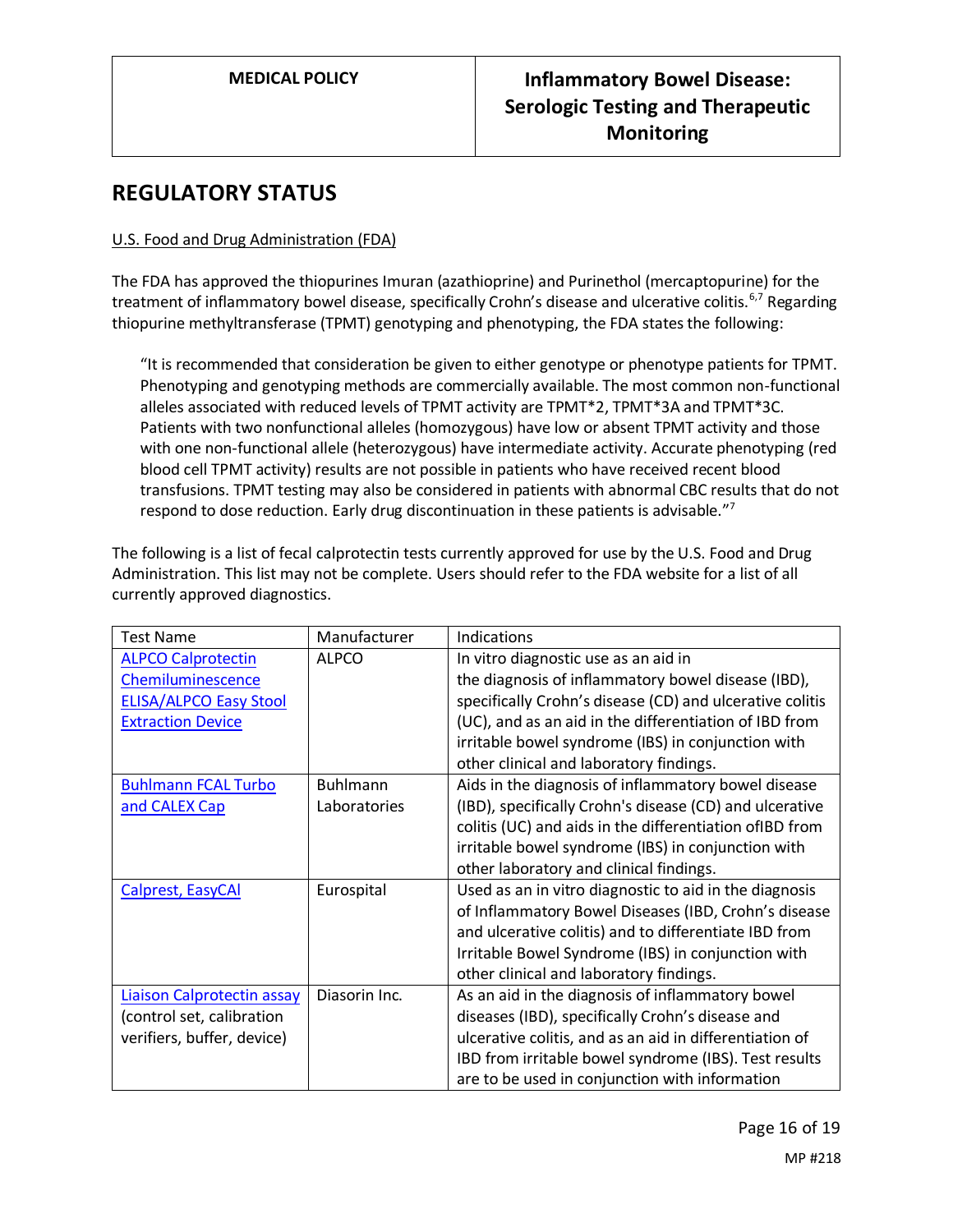|                                           |                   | obtained from the patients' clinical evaluation and<br>other diagnostic procedures.                                                                                                    |
|-------------------------------------------|-------------------|----------------------------------------------------------------------------------------------------------------------------------------------------------------------------------------|
| <b>Quanta Flash</b><br>Calprotectin assay | Inova Diagnostics | Can aid in the diagnosis of inflammatory bowel<br>disease (IBD) (ulcerative colitis and Crohn's disease),<br>and in the differentiation of IBD from irritable bowel<br>syndrome (IBS). |

### Mental Health Parity Statement

Coverage decisions are made on the basis of individualized determinations of medical necessity and the experimental or investigational character of the treatment in the individual case. In cases where medical necessity is not established by policy for specific treatment modalities, evidence not previously considered regarding the efficacy of the modality that is presented shall be given consideration to determine if the policy represents current standards of care. In cases where medical necessity is not established by policy for specific treatment modalities, evidence not previously considered regarding the efficacy of the modality that is presented shall be given consideration to determine if the policy represents current standards of care.

### **MEDICAL POLICY CROSS REFERENCES**

- Inflammatory Bowel Disease: Measurement of Antibodies to Immunosuppressive Therapies
- Celiac Disease: Serologic Testing

### **REFERENCES**

- 1. Hayes Inc. Serological Assays for the Diagnosis and Management of Inflammatory Bowel Disease: Crohn's Disease. [https://evidence.hayesinc.com/report/dir.sero0001.](https://evidence.hayesinc.com/report/dir.sero0001) Published 2013 (Updated 2017). Accessed 7/19/2021.
- 2. Hayes Inc. Serological Assays for the Diagnosis and Management of Inflammatory Bowel Disease: Ulcerative Colitis. [https://evidence.hayesinc.com/report/dir.serological2643.](https://evidence.hayesinc.com/report/dir.serological2643) Published 2017 (archived 2018). Accessed 7/19/2021.
- 3. Hayes Inc. Serological Assays for the Diagnosis and Management of Inflammatory Bowel Disease: Ulcerative Colitis. [https://evidence.hayesinc.com/report/dir.serological2643.](https://evidence.hayesinc.com/report/dir.serological2643) Published 2013 (Archived 2018). Accessed 7/19/2021.
- 4. Hayes Inc. Genetic Testing For Thiopurine S-Methyltransferase (TPMT) Activity For Prediction Of Response To Thiopurine Drug Therapy For Inflammatory Bowel Disease. [https://evidence.hayesinc.com/report/htb.thiopurine.](https://evidence.hayesinc.com/report/htb.thiopurine) Published 2006 (Archied 2009). Accessed 7/19/2021.
- 5. U.S. Food and Drug Administration. Renflexis Labeling. [https://www.accessdata.fda.gov/drugsatfda\\_docs/label/2017/761054orig1s000lbl.pdf.](https://www.accessdata.fda.gov/drugsatfda_docs/label/2017/761054orig1s000lbl.pdf) Published 2017. Accessed 7/19/2021.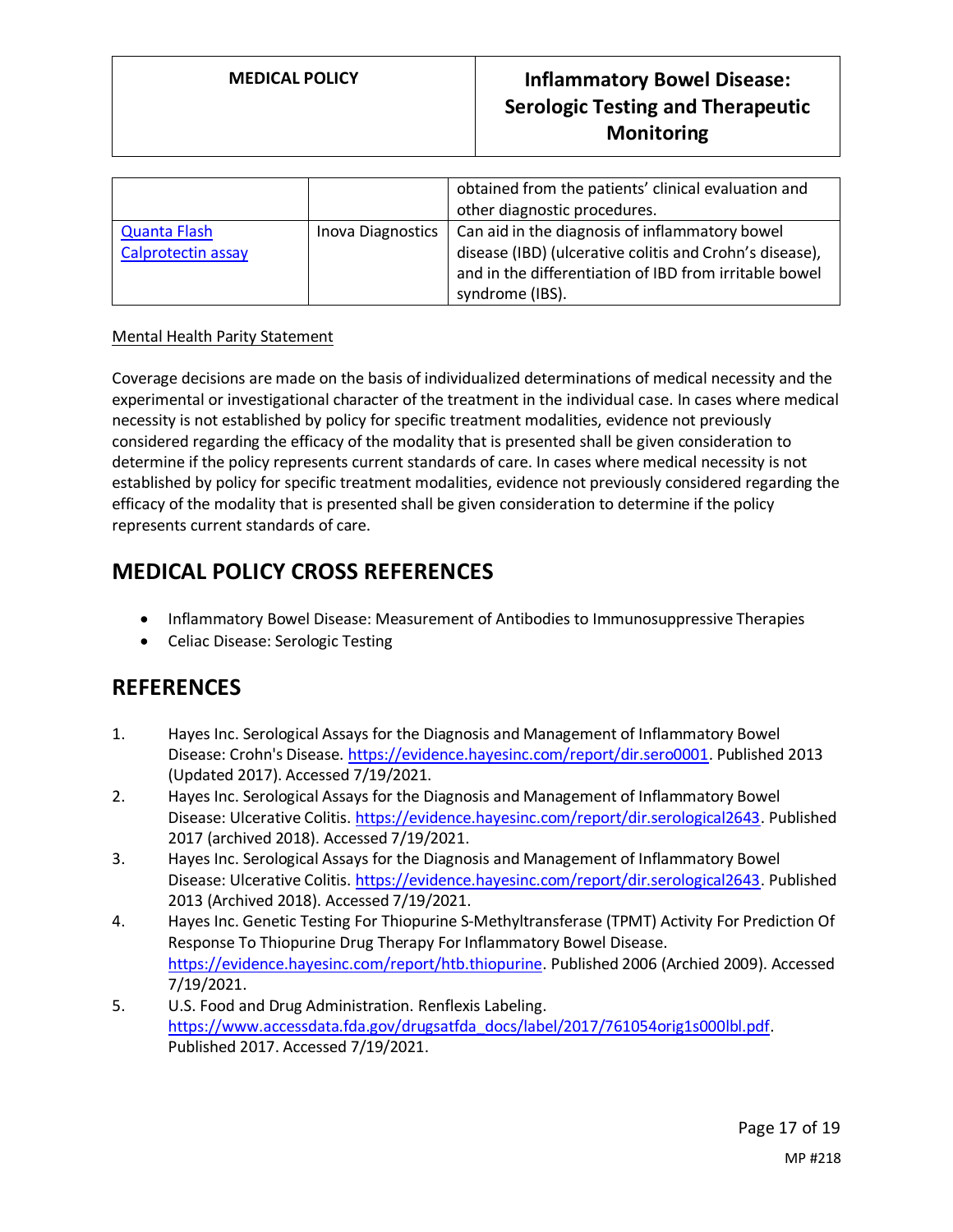- 6. U.S. Food and Drug Administration. Labeling: PURINETHOL (mercaptopurine). [https://www.accessdata.fda.gov/drugsatfda\\_docs/label/2011/009053s032lbl.pdf.](https://www.accessdata.fda.gov/drugsatfda_docs/label/2011/009053s032lbl.pdf) Accessed 7/19/2021.
- 7. U.S. Food and Drug Administration. Imuran (azathioprine). [https://www.accessdata.fda.gov/drugsatfda\\_docs/label/2014/016324s037,017391s016lbl.pdf.](https://www.accessdata.fda.gov/drugsatfda_docs/label/2014/016324s037,017391s016lbl.pdf) Accessed 7/19/2021.
- 8. Beswick L, Friedman AB, Sparrow MP. The role of thiopurine metabolite monitoring in inflammatory bowel disease. *Expert review of gastroenterology & hepatology.* 2014;8(4):383- 392
- 9. Lichtenstein GR, Hanauer SB, Sandborn WJ. Management of Crohn's disease in adults. *The American journal of gastroenterology.* 2009;104(2):465-483; quiz 464, 484
- 10. UpToDate. UpToDate: 6-mercaptopurine (6-MP) metabolite monitoring and TPMT testing in the treatment of inflammatory bowel disease with 6-MP or azathioprine. [https://www.uptodate.com/contents/6-mercaptopurine-6-mp-metabolite-monitoring-and](https://www.uptodate.com/contents/6-mercaptopurine-6-mp-metabolite-monitoring-and-tpmt-testing-in-the-treatment-of-inflammatory-bowel-disease-with-6-mp-or-azathioprine#H8)[tpmt-testing-in-the-treatment-of-inflammatory-bowel-disease-with-6-mp-or-azathioprine#H8.](https://www.uptodate.com/contents/6-mercaptopurine-6-mp-metabolite-monitoring-and-tpmt-testing-in-the-treatment-of-inflammatory-bowel-disease-with-6-mp-or-azathioprine#H8) Published 2021. Accessed 7/19/2021.
- 11. Hayes Inc. NOD2/CARD15 Testing for Crohn's Disease. [https://evidence.hayesinc.com/report/gte.crohns2068.](https://evidence.hayesinc.com/report/gte.crohns2068) Published 2011 (updated 2015; archived 2016). Accessed 7/19/2021.
- 12. Hayes Inc. Fecal Calprotectin Assay for Monitoring Postoperative Recurrence of Crohn Disease. [https://evidence.hayesinc.com/report/dir.fecalcrohns4039.](https://evidence.hayesinc.com/report/dir.fecalcrohns4039) Published 2017 (updated 2020). Accessed 7/19/2021.
- 13. Hayes Inc. Fecal Calprotectin Assay for Monitoring Disease Activity in Crohn Disease. [https://evidence.hayesinc.com/report/dir.fecal2715.](https://evidence.hayesinc.com/report/dir.fecal2715) Published 2017 (updated 2020). Accessed 7/19/2021.
- 14. Hayes Inc. Prometheus IBD sgi Diagnostic (Prometheus Laboratories Inc.). [https://evidence.hayesinc.com/report/gte.ibd2500.](https://evidence.hayesinc.com/report/gte.ibd2500) Published 2017 (updated 2020). Accessed 7/19/2021.
- 15. Hayes Inc. Genetic Testing for Inflammatory Bowel Disease(s) [https://evidence.hayesinc.com/report/gtu.inflambowel4415.](https://evidence.hayesinc.com/report/gtu.inflambowel4415) Published 2018. Accessed 7/19/2021.
- 16. ECRI Institute. Fecal Calprotectin for Monitoring Inflammatory Bowel Disease. [https://www.ecri.org/components/Hotline/Pages/210170.aspx.](https://www.ecri.org/components/Hotline/Pages/210170.aspx) Published 2021. Accessed 7/26/2021.
- 17. Tham YS, Yung DE, Fay S, et al. Fecal calprotectin for detection of postoperative endoscopic recurrence in Crohn's disease: systematic review and meta-analysis. *Therapeutic advances in gastroenterology.* 2018;11:1756284818785571
- 18. Heida A, Park K, van Rheenen PF. Clinical utility of fecal calprotectin monitoring in asymptomatic patients with inflammatory bowel disease: a systematic review and practical guide. *Inflammatory bowel diseases.* 2017;23(6):894-902
- 19. Chua KH, Hilmi I, Ng CC, et al. Identification of NOD2/CARD15 mutations in Malaysian patients with Crohn's disease. *Journal of digestive diseases.* 2009;10(2):124-130